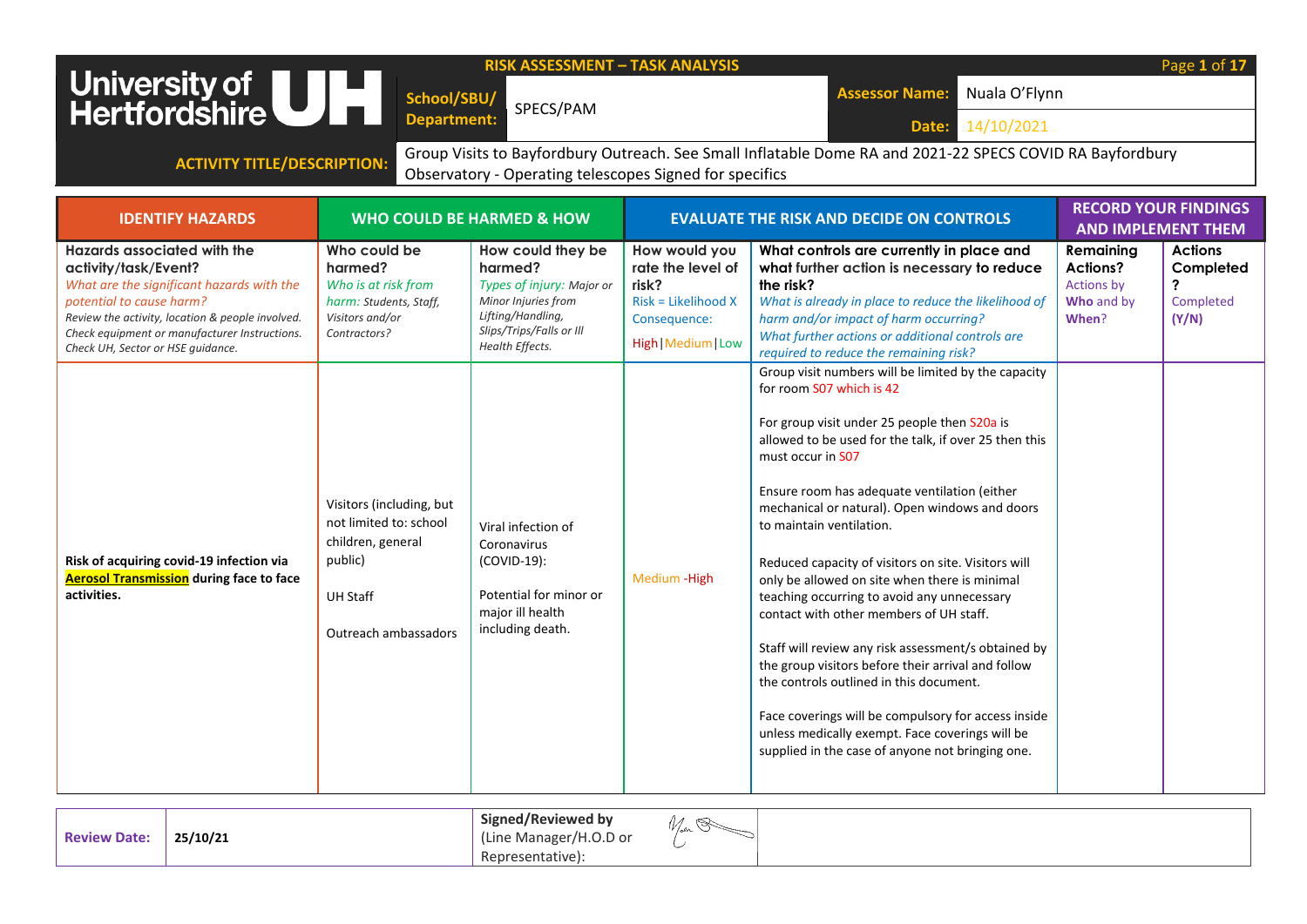|                                                                                                                                                                                                                                                                        |                                                                                                             | <b>RISK ASSESSMENT - TASK ANALYSIS</b>                                                                                                               |                                                                                                             |                                                                                                                                                                                                                                                                                                                                                                                                                                                                                                                                                                                                                                                                                                                                                                                                                                                                                                                                                                                                                                              |                                                                   | Page 2 of 17                                             |
|------------------------------------------------------------------------------------------------------------------------------------------------------------------------------------------------------------------------------------------------------------------------|-------------------------------------------------------------------------------------------------------------|------------------------------------------------------------------------------------------------------------------------------------------------------|-------------------------------------------------------------------------------------------------------------|----------------------------------------------------------------------------------------------------------------------------------------------------------------------------------------------------------------------------------------------------------------------------------------------------------------------------------------------------------------------------------------------------------------------------------------------------------------------------------------------------------------------------------------------------------------------------------------------------------------------------------------------------------------------------------------------------------------------------------------------------------------------------------------------------------------------------------------------------------------------------------------------------------------------------------------------------------------------------------------------------------------------------------------------|-------------------------------------------------------------------|----------------------------------------------------------|
| University of UH                                                                                                                                                                                                                                                       | School/SBU/                                                                                                 |                                                                                                                                                      |                                                                                                             | Nuala O'Flynn<br><b>Assessor Name:</b>                                                                                                                                                                                                                                                                                                                                                                                                                                                                                                                                                                                                                                                                                                                                                                                                                                                                                                                                                                                                       |                                                                   |                                                          |
|                                                                                                                                                                                                                                                                        | <b>Department:</b>                                                                                          | SPECS/PAM                                                                                                                                            |                                                                                                             | 14/10/2021<br>Date:                                                                                                                                                                                                                                                                                                                                                                                                                                                                                                                                                                                                                                                                                                                                                                                                                                                                                                                                                                                                                          |                                                                   |                                                          |
|                                                                                                                                                                                                                                                                        |                                                                                                             |                                                                                                                                                      |                                                                                                             | Group Visits to Bayfordbury Outreach. See Small Inflatable Dome RA and 2021-22 SPECS COVID RA Bayfordbury                                                                                                                                                                                                                                                                                                                                                                                                                                                                                                                                                                                                                                                                                                                                                                                                                                                                                                                                    |                                                                   |                                                          |
| <b>ACTIVITY TITLE/DESCRIPTION:</b>                                                                                                                                                                                                                                     |                                                                                                             | Observatory - Operating telescopes Signed for specifics                                                                                              |                                                                                                             |                                                                                                                                                                                                                                                                                                                                                                                                                                                                                                                                                                                                                                                                                                                                                                                                                                                                                                                                                                                                                                              |                                                                   |                                                          |
|                                                                                                                                                                                                                                                                        |                                                                                                             |                                                                                                                                                      |                                                                                                             |                                                                                                                                                                                                                                                                                                                                                                                                                                                                                                                                                                                                                                                                                                                                                                                                                                                                                                                                                                                                                                              |                                                                   |                                                          |
| <b>IDENTIFY HAZARDS</b>                                                                                                                                                                                                                                                |                                                                                                             | <b>WHO COULD BE HARMED &amp; HOW</b>                                                                                                                 |                                                                                                             | <b>EVALUATE THE RISK AND DECIDE ON CONTROLS</b>                                                                                                                                                                                                                                                                                                                                                                                                                                                                                                                                                                                                                                                                                                                                                                                                                                                                                                                                                                                              |                                                                   | <b>RECORD YOUR FINDINGS</b><br><b>AND IMPLEMENT THEM</b> |
| Hazards associated with the<br>activity/task/Event?<br>What are the significant hazards with the<br>potential to cause harm?<br>Review the activity, location & people involved.<br>Check equipment or manufacturer Instructions.<br>Check UH, Sector or HSE quidance. | Who could be<br>harmed?<br>Who is at risk from<br>harm: Students, Staff,<br>Visitors and/or<br>Contractors? | How could they be<br>harmed?<br>Types of injury: Major or<br>Minor Injuries from<br>Lifting/Handling,<br>Slips/Trips/Falls or Ill<br>Health Effects. | How would you<br>rate the level of<br>risk?<br>$Risk = Likelihood X$<br>Consequence:<br>High   Medium   Low | What controls are currently in place and<br>what further action is necessary to reduce<br>the risk?<br>What is already in place to reduce the likelihood of<br>harm and/or impact of harm occurring?<br>What further actions or additional controls are<br>required to reduce the remaining risk?<br>Strong recommendation for LFD testing with<br>negative result at least 48 hours before from<br>public and all staff prior to any visitors on the<br>Bayfordbury campus.<br>GDPR secure details of all those who have<br>attended a group visit in case of outbreak.<br>Leader of the group of visitors will be told to email<br>the group nights email address (which they will<br>already have from booking the visit) if a member<br>of the group tests positive within 48 hours of the<br>visit. The group visit coordinator will then action<br>university protocols.<br>The static planetarium will not be used due to lack<br>of ventilation. Small inflatable planetarium to be<br>used instead as it has mechanical ventilation | Remaining<br><b>Actions?</b><br>Actions by<br>Who and by<br>When? | <b>Actions</b><br>Completed<br>?<br>Completed<br>(Y/N)   |
|                                                                                                                                                                                                                                                                        |                                                                                                             |                                                                                                                                                      |                                                                                                             | When at the telescope domes if member of staff is<br>uncomfortable with occupying some with<br>members of public they can either stand<br>completely outside dome and talk through the<br>door or leave the door of the dome open.                                                                                                                                                                                                                                                                                                                                                                                                                                                                                                                                                                                                                                                                                                                                                                                                           |                                                                   |                                                          |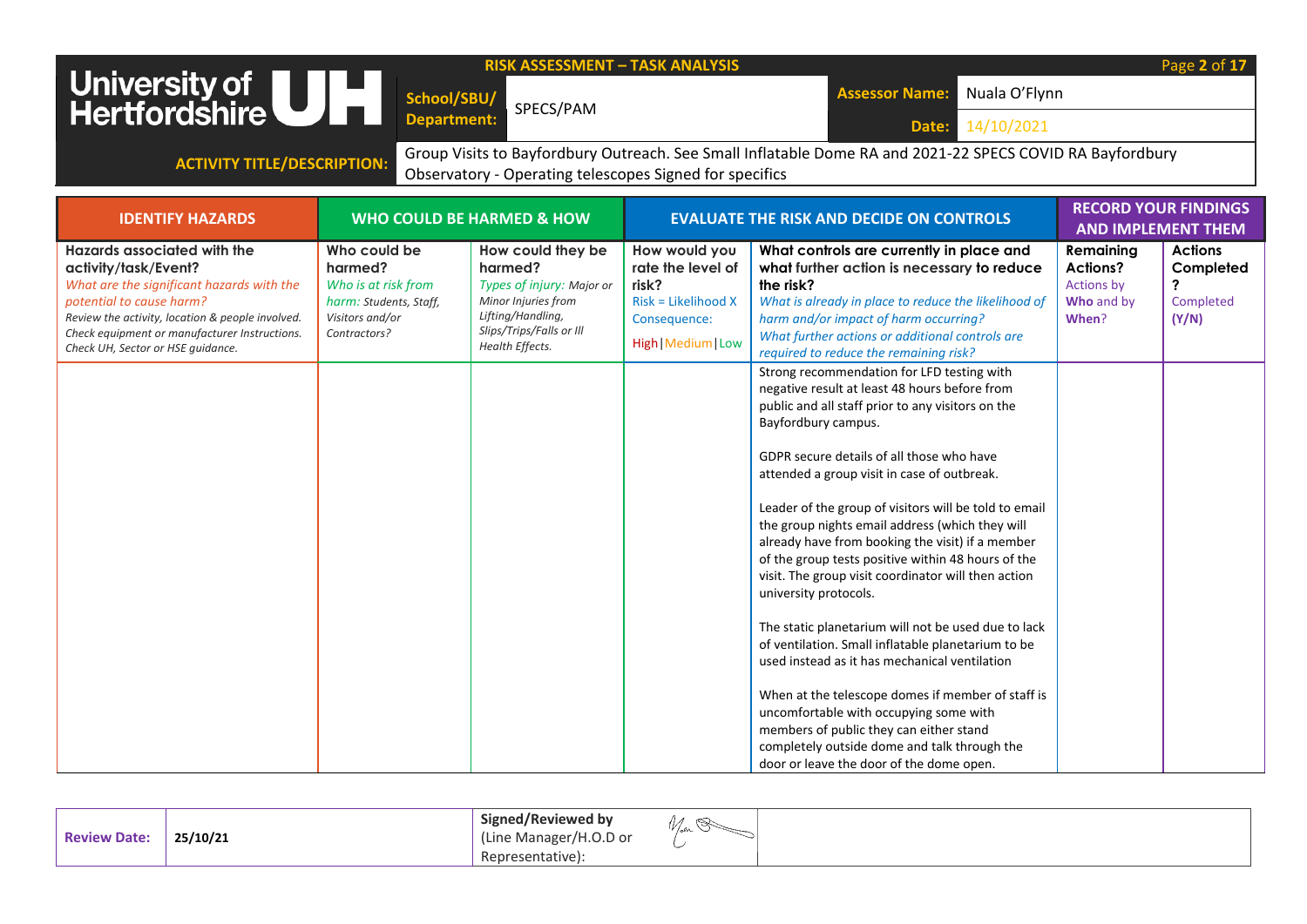| University of UH                                                                                                                                                                                                                                                                                                                                                             | School/SBU/<br><b>Department:</b>                                                                                                                                                                                                            | <b>RISK ASSESSMENT - TASK ANALYSIS</b><br>SPECS/PAM                                                                                                                                                                                                                        |                                                                                                                            | Nuala O'Flynn<br><b>Assessor Name:</b><br>14/10/2021<br>Date:                                                                                                                                                                                                                                                                                                                                                                                                                                                                                                                                                                                                                                                                                                |                                                            | Page 3 of 17                                             |  |  |  |
|------------------------------------------------------------------------------------------------------------------------------------------------------------------------------------------------------------------------------------------------------------------------------------------------------------------------------------------------------------------------------|----------------------------------------------------------------------------------------------------------------------------------------------------------------------------------------------------------------------------------------------|----------------------------------------------------------------------------------------------------------------------------------------------------------------------------------------------------------------------------------------------------------------------------|----------------------------------------------------------------------------------------------------------------------------|--------------------------------------------------------------------------------------------------------------------------------------------------------------------------------------------------------------------------------------------------------------------------------------------------------------------------------------------------------------------------------------------------------------------------------------------------------------------------------------------------------------------------------------------------------------------------------------------------------------------------------------------------------------------------------------------------------------------------------------------------------------|------------------------------------------------------------|----------------------------------------------------------|--|--|--|
|                                                                                                                                                                                                                                                                                                                                                                              | Group Visits to Bayfordbury Outreach. See Small Inflatable Dome RA and 2021-22 SPECS COVID RA Bayfordbury<br><b>ACTIVITY TITLE/DESCRIPTION:</b><br>Observatory - Operating telescopes Signed for specifics                                   |                                                                                                                                                                                                                                                                            |                                                                                                                            |                                                                                                                                                                                                                                                                                                                                                                                                                                                                                                                                                                                                                                                                                                                                                              |                                                            |                                                          |  |  |  |
| <b>IDENTIFY HAZARDS</b>                                                                                                                                                                                                                                                                                                                                                      |                                                                                                                                                                                                                                              | <b>WHO COULD BE HARMED &amp; HOW</b>                                                                                                                                                                                                                                       |                                                                                                                            | <b>EVALUATE THE RISK AND DECIDE ON CONTROLS</b>                                                                                                                                                                                                                                                                                                                                                                                                                                                                                                                                                                                                                                                                                                              |                                                            | <b>RECORD YOUR FINDINGS</b><br><b>AND IMPLEMENT THEM</b> |  |  |  |
| Hazards associated with the<br>activity/task/Event?<br>What are the significant hazards with the<br>potential to cause harm?<br>Review the activity, location & people involved.<br>Check equipment or manufacturer Instructions.<br>Check UH, Sector or HSE guidance.<br>Risk of acquiring covid-19 infection via<br><b>Surface Contact during on campus</b><br>activities. | Who could be<br>harmed?<br>Who is at risk from<br>harm: Students, Staff,<br>Visitors and/or<br>Contractors?<br>Visitors (including, but<br>not limited to: school<br>children, general<br>public)<br><b>UH Staff</b><br>Outreach ambassadors | How could they be<br>harmed?<br>Types of injury: Major or<br>Minor Injuries from<br>Lifting/Handling,<br>Slips/Trips/Falls or Ill<br>Health Effects.<br>Viral infection of<br>Coronavirus<br>(COVID-19):<br>Potential for minor or<br>major ill health<br>including death. | How would you<br>rate the level of<br>risk?<br>Risk = Likelihood X<br>Consequence:<br>High   Medium   Low<br>Medium - High | What controls are currently in place and<br>what further action is necessary to reduce<br>the risk?<br>What is already in place to reduce the likelihood of<br>harm and/or impact of harm occurring?<br>What further actions or additional controls are<br>required to reduce the remaining risk?<br>Cleaning materials will be provided with<br>appropriate waste disposal.<br>Workstations will be cleaned before/after<br>individual use.<br>The uses of hand sanitisers will be encouraged<br>before and after each session to reduce the risk of<br>contact transmission.<br>Estates to be contacted to check<br>on cleaning schedule especially for toilets.<br>University central has enhanced<br>cleaning in place for toilets to mitigate the risk. | Remaining<br>Actions?<br>Actions by<br>Who and by<br>When? | <b>Actions</b><br>Completed<br>?<br>Completed<br>(Y/N)   |  |  |  |
| Walking in the dark                                                                                                                                                                                                                                                                                                                                                          | Visitors (including, but<br>not limited to: school<br>children, general<br>public)<br><b>UH Staff</b><br>Outreach ambassadors                                                                                                                | Slips/Trips/Fall                                                                                                                                                                                                                                                           | Low                                                                                                                        | The roadway and dome pathway lights are to be<br>switched on during group visits.<br>Visitors are always accompanied by UH<br>staff/outreach ambassadors when moving<br>between the domes and the BSB (Bayfordbury<br>Science Building).<br>During safety briefing visitors are asked to:                                                                                                                                                                                                                                                                                                                                                                                                                                                                    |                                                            |                                                          |  |  |  |

| ∽<br>. . |
|----------|
|----------|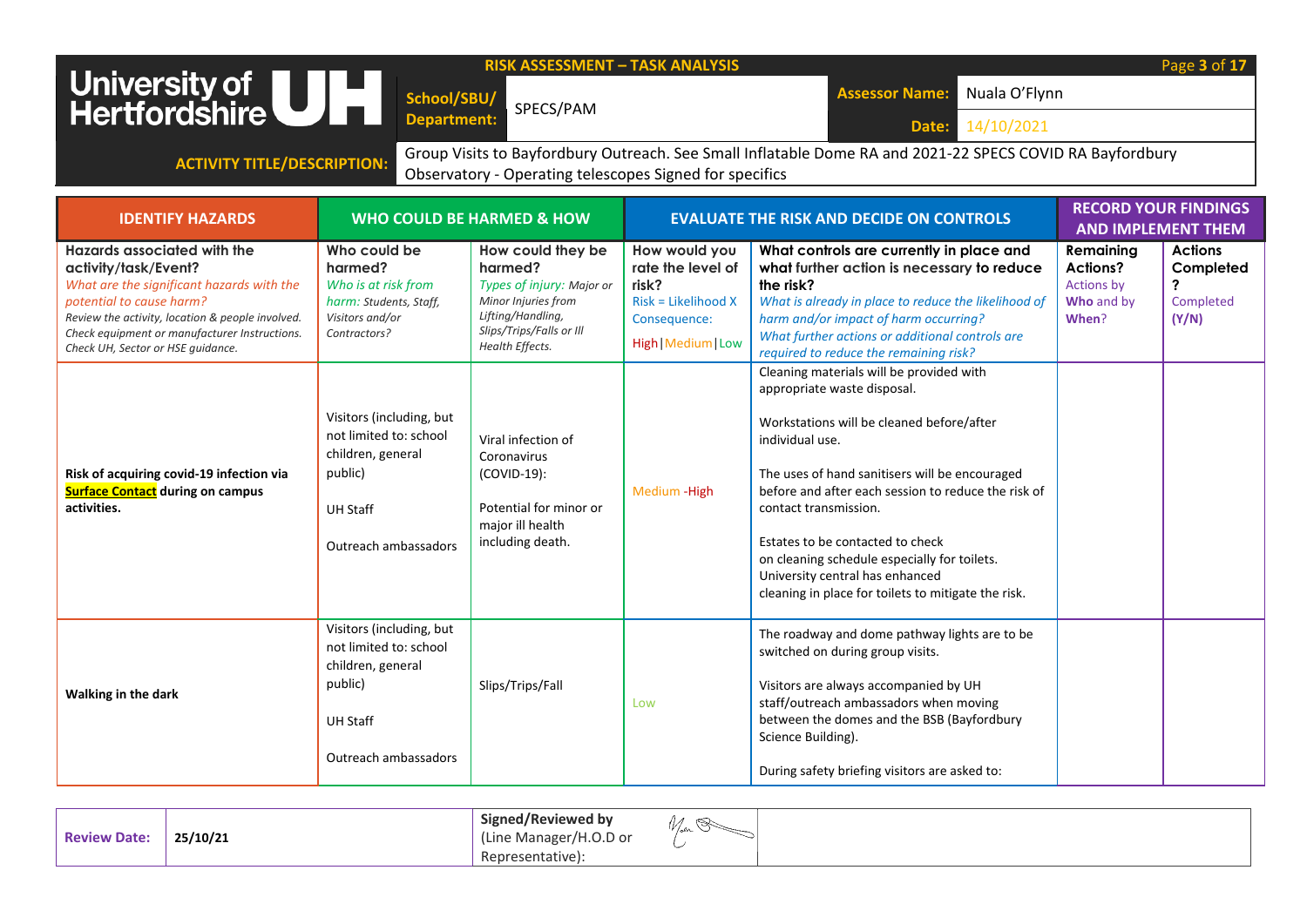| <b>RISK ASSESSMENT - TASK ANALYSIS</b><br>Page 4 of 17<br>University of <b>UNITE</b><br>Hertfordshire<br>Nuala O'Flynn<br><b>Assessor Name:</b><br>School/SBU/<br>SPECS/PAM<br><b>Department:</b><br>14/10/2021<br>Date:                                               |                                                                                                                               |                                                                                                                                                      |                                                                                                             |                                                                                                                                                                                                                                                                                                                                                                                                                                                                                                                                                   |                                                                          |                                                        |
|------------------------------------------------------------------------------------------------------------------------------------------------------------------------------------------------------------------------------------------------------------------------|-------------------------------------------------------------------------------------------------------------------------------|------------------------------------------------------------------------------------------------------------------------------------------------------|-------------------------------------------------------------------------------------------------------------|---------------------------------------------------------------------------------------------------------------------------------------------------------------------------------------------------------------------------------------------------------------------------------------------------------------------------------------------------------------------------------------------------------------------------------------------------------------------------------------------------------------------------------------------------|--------------------------------------------------------------------------|--------------------------------------------------------|
| <b>ACTIVITY TITLE/DESCRIPTION:</b>                                                                                                                                                                                                                                     |                                                                                                                               | Observatory - Operating telescopes Signed for specifics                                                                                              |                                                                                                             | Group Visits to Bayfordbury Outreach. See Small Inflatable Dome RA and 2021-22 SPECS COVID RA Bayfordbury                                                                                                                                                                                                                                                                                                                                                                                                                                         |                                                                          |                                                        |
| <b>IDENTIFY HAZARDS</b>                                                                                                                                                                                                                                                |                                                                                                                               | <b>WHO COULD BE HARMED &amp; HOW</b>                                                                                                                 |                                                                                                             | <b>EVALUATE THE RISK AND DECIDE ON CONTROLS</b>                                                                                                                                                                                                                                                                                                                                                                                                                                                                                                   | <b>RECORD YOUR FINDINGS</b><br><b>AND IMPLEMENT THEM</b>                 |                                                        |
| Hazards associated with the<br>activity/task/Event?<br>What are the significant hazards with the<br>potential to cause harm?<br>Review the activity, location & people involved.<br>Check equipment or manufacturer Instructions.<br>Check UH, Sector or HSE quidance. | Who could be<br>harmed?<br>Who is at risk from<br>harm: Students, Staff,<br>Visitors and/or<br>Contractors?                   | How could they be<br>harmed?<br>Types of injury: Major or<br>Minor Injuries from<br>Lifting/Handling,<br>Slips/Trips/Falls or Ill<br>Health Effects. | How would you<br>rate the level of<br>risk?<br>$Risk = Likelihood X$<br>Consequence:<br>High   Medium   Low | What controls are currently in place and<br>what further action is necessary to reduce<br>the risk?<br>What is already in place to reduce the likelihood of<br>harm and/or impact of harm occurring?<br>What further actions or additional controls are<br>required to reduce the remaining risk?<br>Keep off the grass as there is unlit<br>$\bullet$<br>equipment and other trip hazards<br>Not to run.<br>Please refer to '2021-22 SPECS COVID RA<br>Bayfordbury Observatory - Operating telescopes<br>Signed' for further risks and controls. | Remaining<br><b>Actions?</b><br><b>Actions by</b><br>Who and by<br>When? | <b>Actions</b><br>Completed<br>?<br>Completed<br>(Y/N) |
| Ladder use                                                                                                                                                                                                                                                             | Visitors (including, but<br>not limited to: school<br>children, general<br>public)<br><b>UH Staff</b><br>Outreach ambassadors | Slips/Trips/Fall                                                                                                                                     | Low                                                                                                         | The demonstrator shall supervise the use of the<br>step ladder in accordance with the ladder training<br>given during group visits training. Children shall be<br>additionally supervised by an adult within the<br>group.<br>Ladders are inspected every 6 months. Any defects<br>are recorded and reported.<br>Ladders should not be used when lone working.<br>Any potential users are given directions on use.<br>Users told to never use extending ladder, only step<br>ladders.                                                             |                                                                          |                                                        |

| <b>Review Date:</b> | 25/10/21 | Signed/Reviewed by<br>(Line Manager/H.O.D or | <i>V/ser</i> |
|---------------------|----------|----------------------------------------------|--------------|
|                     |          | Representative):                             |              |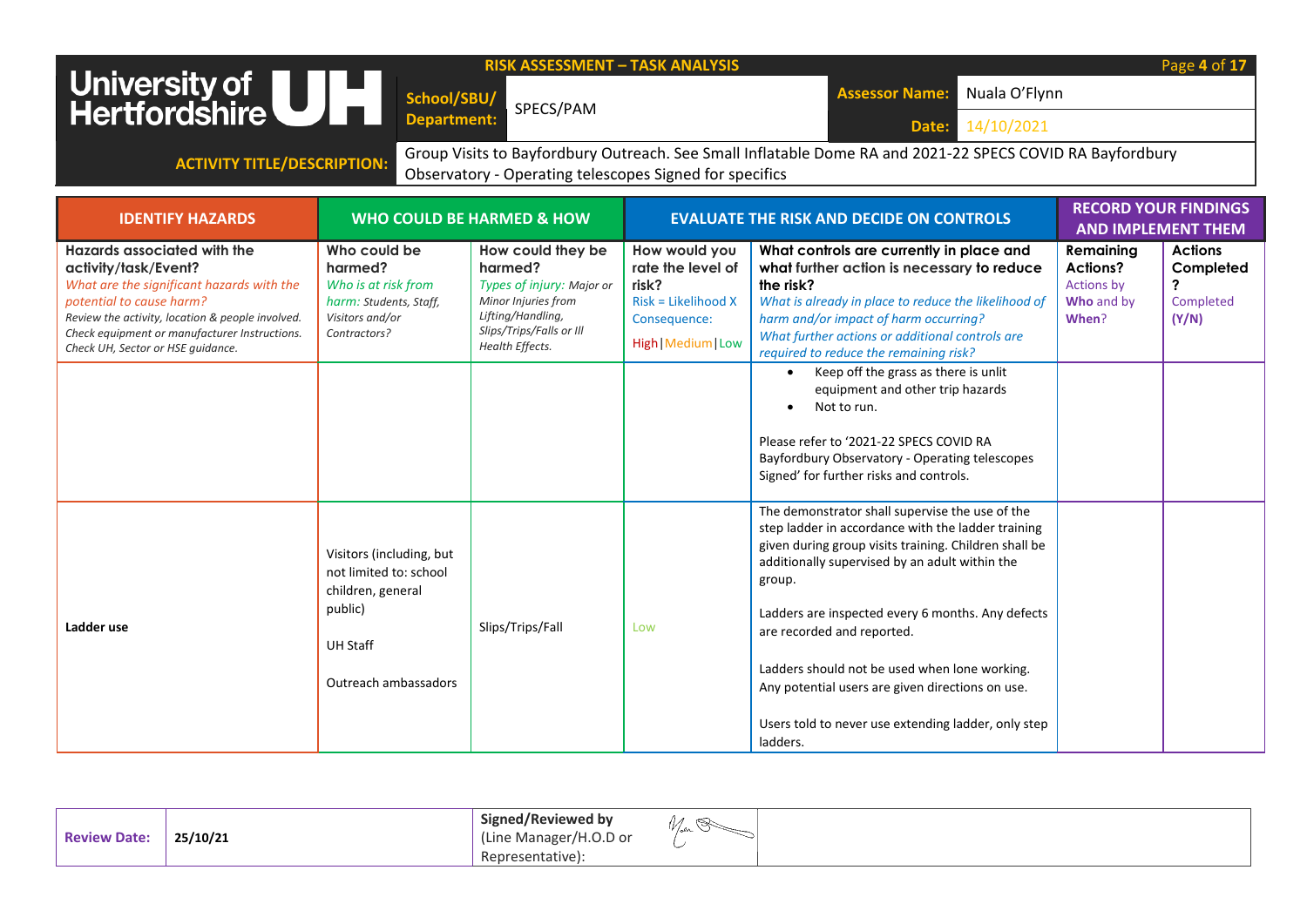| Page 5 of 17<br><b>RISK ASSESSMENT - TASK ANALYSIS</b><br>University of<br>Hertfordshire<br>Nuala O'Flynn<br><b>Assessor Name:</b><br>School/SBU/<br>SPECS/PAM<br>Department:<br>14/10/2021<br>Date:<br>Group Visits to Bayfordbury Outreach. See Small Inflatable Dome RA and 2021-22 SPECS COVID RA Bayfordbury<br><b>ACTIVITY TITLE/DESCRIPTION:</b><br>Observatory - Operating telescopes Signed for specifics |                                                                                                             |                                                                                                                                                      |                                                                                                           |                                                                                                                                                                                                                                                                                                   |                                                                   |                                                        |
|--------------------------------------------------------------------------------------------------------------------------------------------------------------------------------------------------------------------------------------------------------------------------------------------------------------------------------------------------------------------------------------------------------------------|-------------------------------------------------------------------------------------------------------------|------------------------------------------------------------------------------------------------------------------------------------------------------|-----------------------------------------------------------------------------------------------------------|---------------------------------------------------------------------------------------------------------------------------------------------------------------------------------------------------------------------------------------------------------------------------------------------------|-------------------------------------------------------------------|--------------------------------------------------------|
| <b>RECORD YOUR FINDINGS</b><br><b>WHO COULD BE HARMED &amp; HOW</b><br><b>EVALUATE THE RISK AND DECIDE ON CONTROLS</b><br><b>IDENTIFY HAZARDS</b><br><b>AND IMPLEMENT THEM</b>                                                                                                                                                                                                                                     |                                                                                                             |                                                                                                                                                      |                                                                                                           |                                                                                                                                                                                                                                                                                                   |                                                                   |                                                        |
| Hazards associated with the<br>activity/task/Event?<br>What are the significant hazards with the<br>potential to cause harm?<br>Review the activity, location & people involved.<br>Check equipment or manufacturer Instructions.<br>Check UH, Sector or HSE quidance.                                                                                                                                             | Who could be<br>harmed?<br>Who is at risk from<br>harm: Students, Staff,<br>Visitors and/or<br>Contractors? | How could they be<br>harmed?<br>Types of injury: Major or<br>Minor Injuries from<br>Lifting/Handling,<br>Slips/Trips/Falls or Ill<br>Health Effects. | How would you<br>rate the level of<br>risk?<br>Risk = Likelihood X<br>Consequence:<br>High   Medium   Low | What controls are currently in place and<br>what further action is necessary to reduce<br>the risk?<br>What is already in place to reduce the likelihood of<br>harm and/or impact of harm occurring?<br>What further actions or additional controls are<br>required to reduce the remaining risk? | Remaining<br>Actions?<br><b>Actions by</b><br>Who and by<br>When? | <b>Actions</b><br>Completed<br>2<br>Completed<br>(Y/N) |
| Laser use                                                                                                                                                                                                                                                                                                                                                                                                          | Visitors (including, but<br>not limited to: school<br>children, general<br>public) / UH staff               | Possible blindness.<br>either permanent or<br>temporary                                                                                              | Low                                                                                                       | Only low power (eye safe) lasers shall be used for<br>presentations and optics demonstrations and are<br>never to be directed at people.                                                                                                                                                          |                                                                   |                                                        |
|                                                                                                                                                                                                                                                                                                                                                                                                                    | Visitors (including, but<br>not limited to: school<br>children, general                                     | Injury from hazardous                                                                                                                                |                                                                                                           | Standard Lab Safety practice to be followed.<br>During safety briefing visitors are asked to:<br>• Not touch any materials or equipment in                                                                                                                                                        |                                                                   |                                                        |

| Use of Laboratories                     | children, general<br>public)<br><b>UH Staff</b><br>Outreach ambassadors | Injury from hazardous<br>materials and/or<br>laboratory equipment<br>and/or electrical<br>equipment | Low  | During safety briefing visitors are asked to.<br>Not touch any materials or equipment in<br>the lab unless given to them by UH<br>staff/outreach ambassador<br>No food or drink is to be consumed<br>anywhere on site, except the refectory.<br>All hazardous materials to be locked<br>away before group visit.                |                                                                                                           |  |
|-----------------------------------------|-------------------------------------------------------------------------|-----------------------------------------------------------------------------------------------------|------|---------------------------------------------------------------------------------------------------------------------------------------------------------------------------------------------------------------------------------------------------------------------------------------------------------------------------------|-----------------------------------------------------------------------------------------------------------|--|
| Safeguarding/Duty of care for under 18s | Visiting children                                                       | Major/minor physical<br>injuries, psychological/<br>emotional harm, stress,<br>PTSD.                | High | Under no circumstances should unaccompanied<br>children be the only audience members. Adult<br>visitors must be present.<br>Children under the age of 18 must be<br>accompanied by a known-to-them adult.<br>Outreach and Public Engagement Officer are<br>expected to be professionally trained in<br>Safeguarding every year. | Safeguarding<br>training to be<br>run again in<br>Autumn<br>Term by WASS,<br>arranged by<br>Nuala O'Flynn |  |

| <b>Review Date:</b> | 25/10/21 | <b>Signed/Reviewed by</b><br><i>W/ar</i><br>(Line Manager/H.O.D or<br>Representative): |  |
|---------------------|----------|----------------------------------------------------------------------------------------|--|
|---------------------|----------|----------------------------------------------------------------------------------------|--|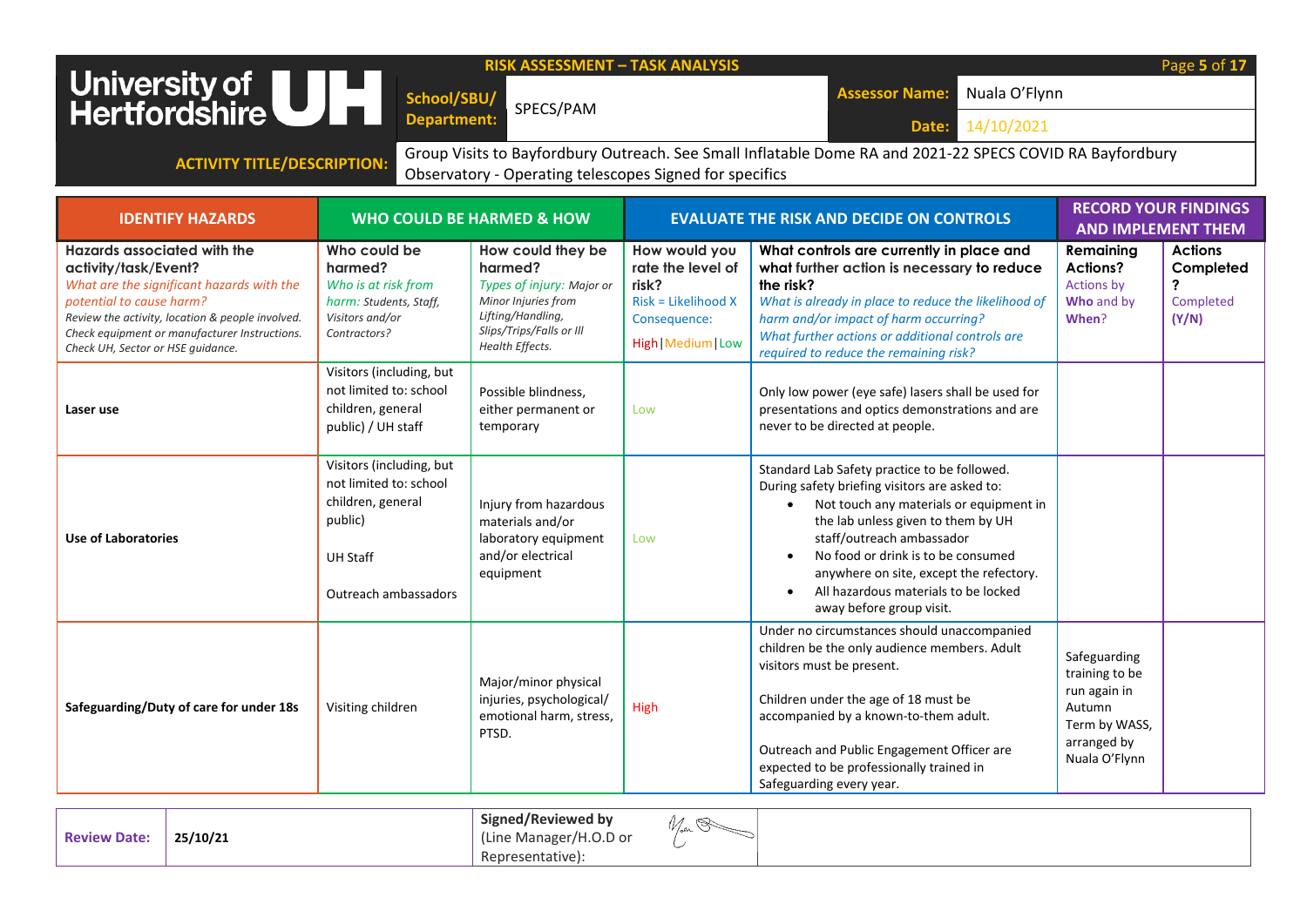|                                                                                                                                                                                                                                                                        |                                                                                                             | <b>RISK ASSESSMENT - TASK ANALYSIS</b>                                                                                                               |                                                                                                           |                                                                                                                                                                                                                                                                                                                                                                                                                                                                                                                                                                                                                                                                                                                                                                                                                                                                                          |                                                                   | Page 6 of 17                                           |
|------------------------------------------------------------------------------------------------------------------------------------------------------------------------------------------------------------------------------------------------------------------------|-------------------------------------------------------------------------------------------------------------|------------------------------------------------------------------------------------------------------------------------------------------------------|-----------------------------------------------------------------------------------------------------------|------------------------------------------------------------------------------------------------------------------------------------------------------------------------------------------------------------------------------------------------------------------------------------------------------------------------------------------------------------------------------------------------------------------------------------------------------------------------------------------------------------------------------------------------------------------------------------------------------------------------------------------------------------------------------------------------------------------------------------------------------------------------------------------------------------------------------------------------------------------------------------------|-------------------------------------------------------------------|--------------------------------------------------------|
| University of <b>ULLER</b><br>Hertfordshire                                                                                                                                                                                                                            | School/SBU/                                                                                                 |                                                                                                                                                      |                                                                                                           | Nuala O'Flynn<br><b>Assessor Name:</b>                                                                                                                                                                                                                                                                                                                                                                                                                                                                                                                                                                                                                                                                                                                                                                                                                                                   |                                                                   |                                                        |
|                                                                                                                                                                                                                                                                        | <b>Department:</b>                                                                                          | SPECS/PAM                                                                                                                                            |                                                                                                           | 14/10/2021<br>Date:                                                                                                                                                                                                                                                                                                                                                                                                                                                                                                                                                                                                                                                                                                                                                                                                                                                                      |                                                                   |                                                        |
|                                                                                                                                                                                                                                                                        |                                                                                                             |                                                                                                                                                      |                                                                                                           | Group Visits to Bayfordbury Outreach. See Small Inflatable Dome RA and 2021-22 SPECS COVID RA Bayfordbury                                                                                                                                                                                                                                                                                                                                                                                                                                                                                                                                                                                                                                                                                                                                                                                |                                                                   |                                                        |
| <b>ACTIVITY TITLE/DESCRIPTION:</b>                                                                                                                                                                                                                                     |                                                                                                             | Observatory - Operating telescopes Signed for specifics                                                                                              |                                                                                                           |                                                                                                                                                                                                                                                                                                                                                                                                                                                                                                                                                                                                                                                                                                                                                                                                                                                                                          |                                                                   |                                                        |
|                                                                                                                                                                                                                                                                        |                                                                                                             |                                                                                                                                                      |                                                                                                           |                                                                                                                                                                                                                                                                                                                                                                                                                                                                                                                                                                                                                                                                                                                                                                                                                                                                                          |                                                                   | <b>RECORD YOUR FINDINGS</b>                            |
| <b>IDENTIFY HAZARDS</b>                                                                                                                                                                                                                                                |                                                                                                             | <b>WHO COULD BE HARMED &amp; HOW</b>                                                                                                                 |                                                                                                           | <b>EVALUATE THE RISK AND DECIDE ON CONTROLS</b>                                                                                                                                                                                                                                                                                                                                                                                                                                                                                                                                                                                                                                                                                                                                                                                                                                          |                                                                   | <b>AND IMPLEMENT THEM</b>                              |
| Hazards associated with the<br>activity/task/Event?<br>What are the significant hazards with the<br>potential to cause harm?<br>Review the activity, location & people involved.<br>Check equipment or manufacturer Instructions.<br>Check UH, Sector or HSE quidance. | Who could be<br>harmed?<br>Who is at risk from<br>harm: Students, Staff,<br>Visitors and/or<br>Contractors? | How could they be<br>harmed?<br>Types of injury: Major or<br>Minor Injuries from<br>Lifting/Handling,<br>Slips/Trips/Falls or Ill<br>Health Effects. | How would you<br>rate the level of<br>risk?<br>Risk = Likelihood X<br>Consequence:<br>High   Medium   Low | What controls are currently in place and<br>what further action is necessary to reduce<br>the risk?<br>What is already in place to reduce the likelihood of<br>harm and/or impact of harm occurring?<br>What further actions or additional controls are<br>required to reduce the remaining risk?                                                                                                                                                                                                                                                                                                                                                                                                                                                                                                                                                                                        | Remaining<br>Actions?<br><b>Actions by</b><br>Who and by<br>When? | <b>Actions</b><br>Completed<br>?<br>Completed<br>(Y/N) |
|                                                                                                                                                                                                                                                                        |                                                                                                             |                                                                                                                                                      |                                                                                                           | UH Staff and outreach ambassadors trained locally<br>in safeguarding on a yearly basis.<br>UH Staff and outreach ambassadors required to<br>read and follow the updated version of Keeping<br>children safe in education (part 1) (KCSIE)<br>Briefings and debriefings at the start and end of<br>activities to ensure concerns about young<br>people/students are raised, logged and dealt with.<br>Disclosures reported to Nuala O'Flynn or<br>Head/Deputy/Group Leader in the first instance<br>via the record of concern form and then written<br>up on UH safeguarding concern form, saved locally<br>and then sent to Geri Ward, Dean of Students and<br>Senior Safeguarding Officer (SSO).<br>The SSO can be contacted on 01707284450 or via<br>g.1.ward@herts.ac.uk.<br>The necessary services i.e., Children's services,<br>child's school will also be notified (if required). |                                                                   |                                                        |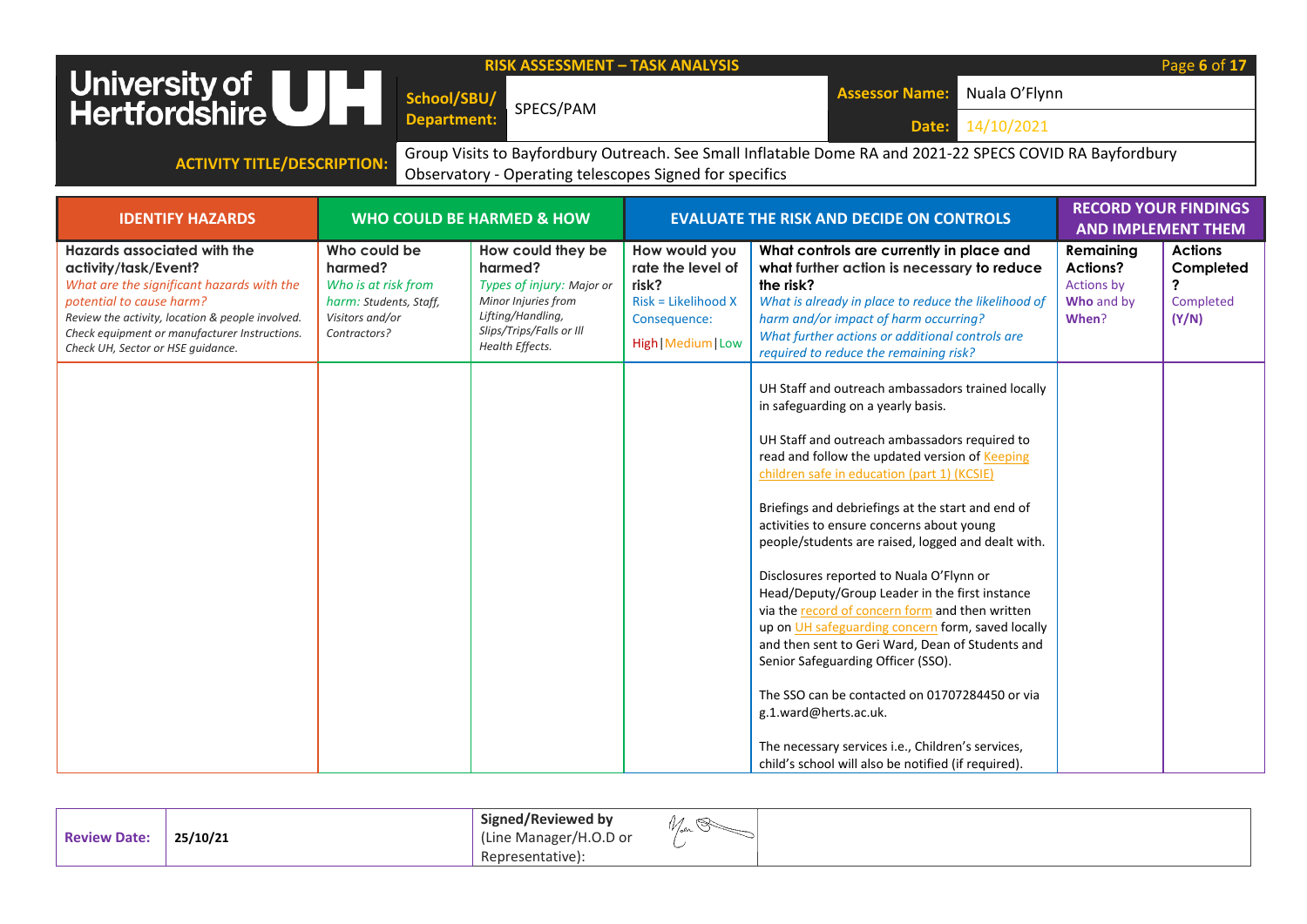| <b>RISK ASSESSMENT - TASK ANALYSIS</b><br>University of <b>UNITE</b><br>Hertfordshire<br>Nuala O'Flynn<br><b>Assessor Name:</b><br>School/SBU/<br>SPECS/PAM<br><b>Department:</b><br>14/10/2021<br>Date:                                                                      |                                                                                                                               |                                                                                                                                                      |                                                                                                             |                                                                                                                                                                                                                                                                                                                                                                                                                                                                                                                                                                                                                                                                                                                                                                                     |                                                                          | Page 7 of 17                                                                    |  |  |
|-------------------------------------------------------------------------------------------------------------------------------------------------------------------------------------------------------------------------------------------------------------------------------|-------------------------------------------------------------------------------------------------------------------------------|------------------------------------------------------------------------------------------------------------------------------------------------------|-------------------------------------------------------------------------------------------------------------|-------------------------------------------------------------------------------------------------------------------------------------------------------------------------------------------------------------------------------------------------------------------------------------------------------------------------------------------------------------------------------------------------------------------------------------------------------------------------------------------------------------------------------------------------------------------------------------------------------------------------------------------------------------------------------------------------------------------------------------------------------------------------------------|--------------------------------------------------------------------------|---------------------------------------------------------------------------------|--|--|
| Group Visits to Bayfordbury Outreach. See Small Inflatable Dome RA and 2021-22 SPECS COVID RA Bayfordbury<br><b>ACTIVITY TITLE/DESCRIPTION:</b><br>Observatory - Operating telescopes Signed for specifics                                                                    |                                                                                                                               |                                                                                                                                                      |                                                                                                             |                                                                                                                                                                                                                                                                                                                                                                                                                                                                                                                                                                                                                                                                                                                                                                                     |                                                                          |                                                                                 |  |  |
| <b>IDENTIFY HAZARDS</b>                                                                                                                                                                                                                                                       |                                                                                                                               | <b>WHO COULD BE HARMED &amp; HOW</b>                                                                                                                 |                                                                                                             | <b>EVALUATE THE RISK AND DECIDE ON CONTROLS</b>                                                                                                                                                                                                                                                                                                                                                                                                                                                                                                                                                                                                                                                                                                                                     | <b>RECORD YOUR FINDINGS</b><br><b>AND IMPLEMENT THEM</b>                 |                                                                                 |  |  |
| <b>Hazards associated with the</b><br>activity/task/Event?<br>What are the significant hazards with the<br>potential to cause harm?<br>Review the activity, location & people involved.<br>Check equipment or manufacturer Instructions.<br>Check UH, Sector or HSE guidance. | Who could be<br>harmed?<br>Who is at risk from<br>harm: Students, Staff,<br>Visitors and/or<br>Contractors?                   | How could they be<br>harmed?<br>Types of injury: Major or<br>Minor Injuries from<br>Lifting/Handling,<br>Slips/Trips/Falls or Ill<br>Health Effects. | How would you<br>rate the level of<br>risk?<br>$Risk = Likelihood X$<br>Consequence:<br>High   Medium   Low | What controls are currently in place and<br>what further action is necessary to reduce<br>the risk?<br>What is already in place to reduce the likelihood of<br>harm and/or impact of harm occurring?<br>What further actions or additional controls are<br>required to reduce the remaining risk?                                                                                                                                                                                                                                                                                                                                                                                                                                                                                   | Remaining<br><b>Actions?</b><br><b>Actions by</b><br>Who and by<br>When? | <b>Actions</b><br>Completed<br>$\boldsymbol{\mathcal{P}}$<br>Completed<br>(Y/N) |  |  |
| Challenging behaviour/<br><b>Violence</b>                                                                                                                                                                                                                                     | Visitors (including, but<br>not limited to: school<br>children, general<br>public)<br><b>UH Staff</b><br>Outreach ambassadors |                                                                                                                                                      | Low                                                                                                         | The adults accompanying under 18s are<br>responsible for their behaviour. It is not the<br>responsibility of UH staff.<br>Adults accompanying under 18s to child ratio<br>increased where there are higher levels of<br>learning, medical or personal needs and therefore<br>higher risk of behaviour challenges<br>Briefings at the start of activities on behavioural<br>expectations.<br>Security can be called to attend if necessary<br>(01707 285555). In an emergency, call 999.<br>Where behaviour challenges pose a safety risk to<br>themselves or other young people/students and<br>staff, those involved will be sent home.<br>All serious behaviour incidents reported to Nuala<br>O'Flynn. Recommendations made on protocol<br>going forward. Follow up if necessary |                                                                          |                                                                                 |  |  |

|                     |          | Signed/Reviewed by     | $\sim$ |
|---------------------|----------|------------------------|--------|
| <b>Review Date:</b> | 25/10/21 | (Line Manager/H.O.D or | مصرح   |
|                     |          | Representative):       |        |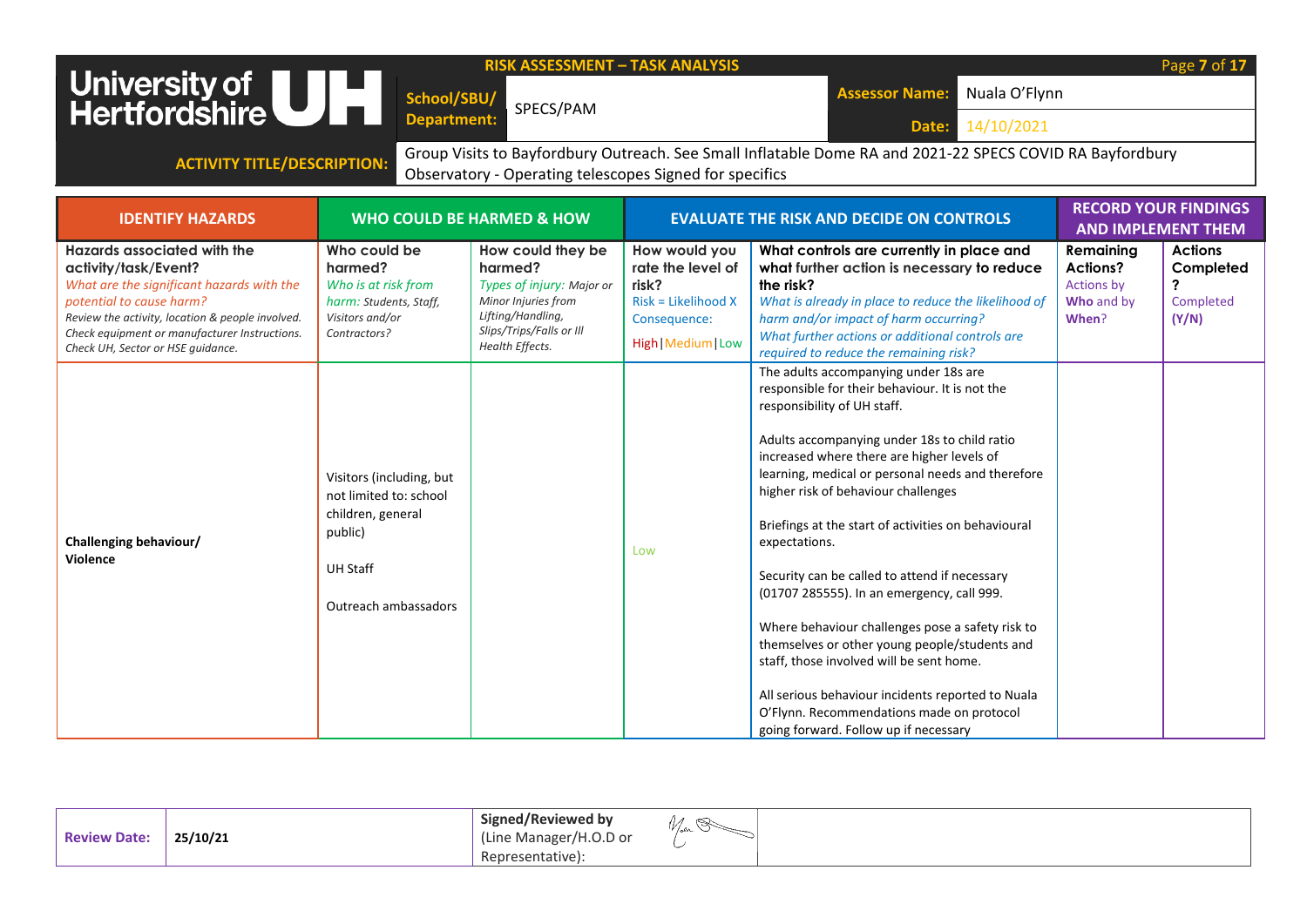|                                                                                                                                                                                                                                                                               |                                                                                                                                                     | <b>RISK ASSESSMENT - TASK ANALYSIS</b>                                                                                                               |                                                                                                           |                                                                                                                                                                                                                                                                                                                                                                                                                                                                                                                                                                                                                                                                                                                                                                                |                                                                          | Page 8 of 17                                                                 |  |  |  |
|-------------------------------------------------------------------------------------------------------------------------------------------------------------------------------------------------------------------------------------------------------------------------------|-----------------------------------------------------------------------------------------------------------------------------------------------------|------------------------------------------------------------------------------------------------------------------------------------------------------|-----------------------------------------------------------------------------------------------------------|--------------------------------------------------------------------------------------------------------------------------------------------------------------------------------------------------------------------------------------------------------------------------------------------------------------------------------------------------------------------------------------------------------------------------------------------------------------------------------------------------------------------------------------------------------------------------------------------------------------------------------------------------------------------------------------------------------------------------------------------------------------------------------|--------------------------------------------------------------------------|------------------------------------------------------------------------------|--|--|--|
| University of UIL                                                                                                                                                                                                                                                             | School/SBU/                                                                                                                                         | SPECS/PAM                                                                                                                                            |                                                                                                           | Nuala O'Flynn<br><b>Assessor Name:</b>                                                                                                                                                                                                                                                                                                                                                                                                                                                                                                                                                                                                                                                                                                                                         |                                                                          |                                                                              |  |  |  |
|                                                                                                                                                                                                                                                                               | <b>Department:</b>                                                                                                                                  |                                                                                                                                                      |                                                                                                           | 14/10/2021<br>Date:                                                                                                                                                                                                                                                                                                                                                                                                                                                                                                                                                                                                                                                                                                                                                            |                                                                          |                                                                              |  |  |  |
| <b>ACTIVITY TITLE/DESCRIPTION:</b>                                                                                                                                                                                                                                            |                                                                                                                                                     |                                                                                                                                                      |                                                                                                           | Group Visits to Bayfordbury Outreach. See Small Inflatable Dome RA and 2021-22 SPECS COVID RA Bayfordbury                                                                                                                                                                                                                                                                                                                                                                                                                                                                                                                                                                                                                                                                      |                                                                          |                                                                              |  |  |  |
|                                                                                                                                                                                                                                                                               |                                                                                                                                                     | Observatory - Operating telescopes Signed for specifics                                                                                              |                                                                                                           |                                                                                                                                                                                                                                                                                                                                                                                                                                                                                                                                                                                                                                                                                                                                                                                |                                                                          |                                                                              |  |  |  |
| <b>IDENTIFY HAZARDS</b>                                                                                                                                                                                                                                                       | <b>RECORD YOUR FINDINGS</b><br><b>WHO COULD BE HARMED &amp; HOW</b><br><b>EVALUATE THE RISK AND DECIDE ON CONTROLS</b><br><b>AND IMPLEMENT THEM</b> |                                                                                                                                                      |                                                                                                           |                                                                                                                                                                                                                                                                                                                                                                                                                                                                                                                                                                                                                                                                                                                                                                                |                                                                          |                                                                              |  |  |  |
| <b>Hazards associated with the</b><br>activity/task/Event?<br>What are the significant hazards with the<br>potential to cause harm?<br>Review the activity, location & people involved.<br>Check equipment or manufacturer Instructions.<br>Check UH, Sector or HSE quidance. | Who could be<br>harmed?<br>Who is at risk from<br>harm: Students, Staff,<br>Visitors and/or<br>Contractors?                                         | How could they be<br>harmed?<br>Types of injury: Major or<br>Minor Injuries from<br>Lifting/Handling,<br>Slips/Trips/Falls or Ill<br>Health Effects. | How would you<br>rate the level of<br>risk?<br>Risk = Likelihood X<br>Consequence:<br>High   Medium   Low | What controls are currently in place and<br>what further action is necessary to reduce<br>the risk?<br>What is already in place to reduce the likelihood of<br>harm and/or impact of harm occurring?<br>What further actions or additional controls are<br>required to reduce the remaining risk?                                                                                                                                                                                                                                                                                                                                                                                                                                                                              | Remaining<br><b>Actions?</b><br><b>Actions by</b><br>Who and by<br>When? | <b>Actions</b><br>Completed<br>$\overline{\mathbf{?}}$<br>Completed<br>(Y/N) |  |  |  |
| <b>Lost Person</b>                                                                                                                                                                                                                                                            | Visitors (including, but<br>not limited to: school<br>children, general<br>public)                                                                  | Major/minor injuries,<br>stress, PTSD, slips, trips<br>and falls, stranger<br>danger, death.                                                         | Medium                                                                                                    | Regular headcounts on activities by adults<br>accompanying under 18s<br>UH staff walking at the front and back of the group<br>when travelling from the BSB to the telescope<br>domes.<br>During safety briefing visitors are informed:<br>In the BSB the meeting point is the<br>$\bullet$<br>refectory<br>At the telescopes, all visitors are shown<br>the meeting point for if an alarm sound<br>or if someone gets lost (the circle at the<br>centre of all of the domes)<br>Government recommended ratios of adult (this<br>includes UH staff AND adults accompanying under<br>18s) to children will be adhered to and most of the<br>time, exceeded:<br>4-8 years. 1 adult to 6 children<br>9-12 years. 1 adult to 8 children<br>13-18+. 1 adult to 10 children/students |                                                                          |                                                                              |  |  |  |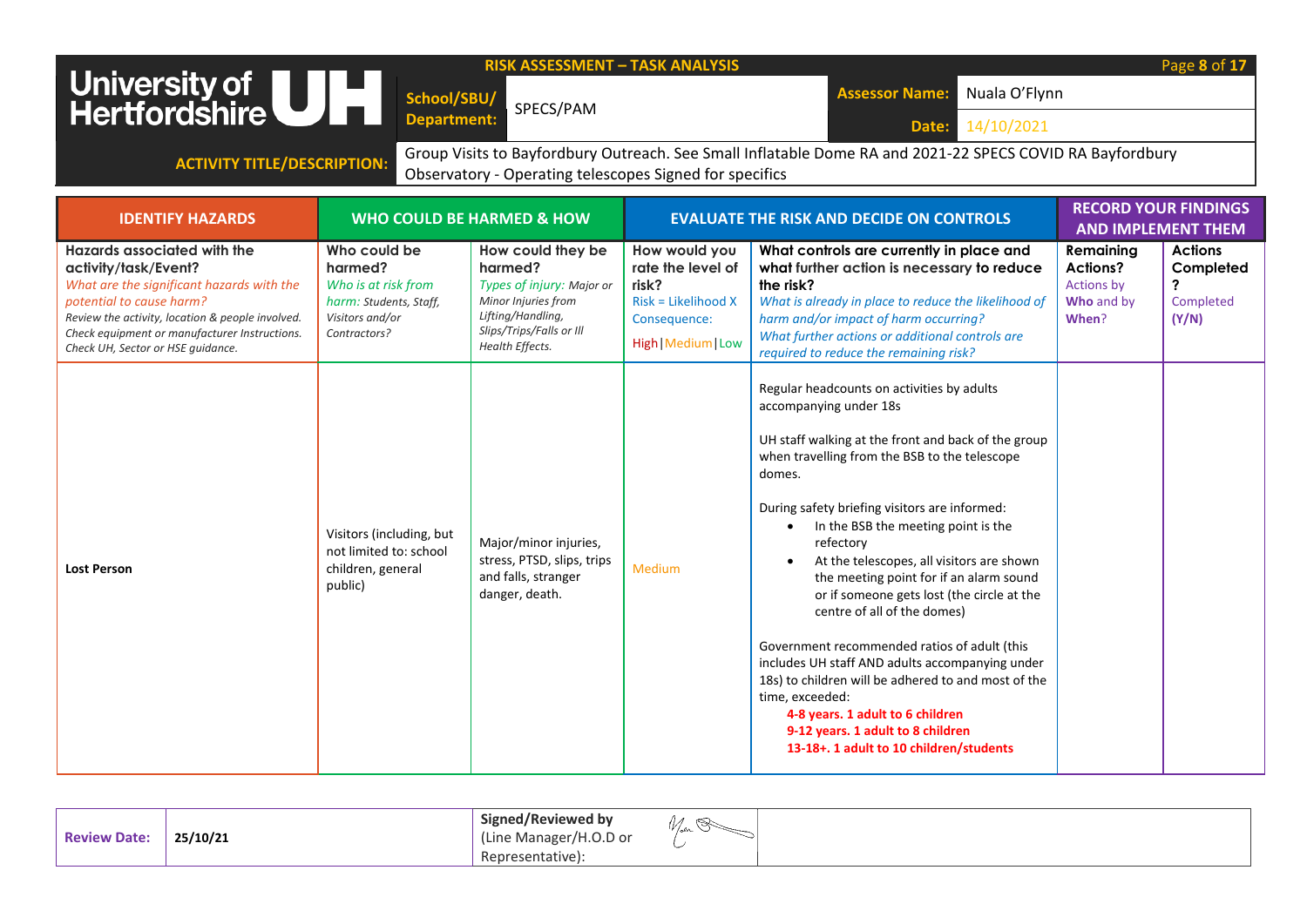| <b>RISK ASSESSMENT - TASK ANALYSIS</b><br>Page 9 of 17<br>University of UH<br>Nuala O'Flynn<br><b>Assessor Name:</b><br>School/SBU/<br>SPECS/PAM<br><b>Department:</b><br>14/10/2021<br>Date:                                                                                 |                                                                                                                               |                                                                                                                                                                           |                                                                                                           |                                                                                                                                                                                                                                                                                                                                                                                                                                                                                                                                                                                                                                                                                                                                                                                                                                                    |                                                                                                                 |                                                        |  |  |
|-------------------------------------------------------------------------------------------------------------------------------------------------------------------------------------------------------------------------------------------------------------------------------|-------------------------------------------------------------------------------------------------------------------------------|---------------------------------------------------------------------------------------------------------------------------------------------------------------------------|-----------------------------------------------------------------------------------------------------------|----------------------------------------------------------------------------------------------------------------------------------------------------------------------------------------------------------------------------------------------------------------------------------------------------------------------------------------------------------------------------------------------------------------------------------------------------------------------------------------------------------------------------------------------------------------------------------------------------------------------------------------------------------------------------------------------------------------------------------------------------------------------------------------------------------------------------------------------------|-----------------------------------------------------------------------------------------------------------------|--------------------------------------------------------|--|--|
| Group Visits to Bayfordbury Outreach. See Small Inflatable Dome RA and 2021-22 SPECS COVID RA Bayfordbury<br><b>ACTIVITY TITLE/DESCRIPTION:</b><br>Observatory - Operating telescopes Signed for specifics                                                                    |                                                                                                                               |                                                                                                                                                                           |                                                                                                           |                                                                                                                                                                                                                                                                                                                                                                                                                                                                                                                                                                                                                                                                                                                                                                                                                                                    |                                                                                                                 |                                                        |  |  |
| <b>IDENTIFY HAZARDS</b>                                                                                                                                                                                                                                                       |                                                                                                                               | <b>WHO COULD BE HARMED &amp; HOW</b>                                                                                                                                      |                                                                                                           | <b>EVALUATE THE RISK AND DECIDE ON CONTROLS</b>                                                                                                                                                                                                                                                                                                                                                                                                                                                                                                                                                                                                                                                                                                                                                                                                    | <b>RECORD YOUR FINDINGS</b><br><b>AND IMPLEMENT THEM</b>                                                        |                                                        |  |  |
| <b>Hazards associated with the</b><br>activity/task/Event?<br>What are the significant hazards with the<br>potential to cause harm?<br>Review the activity, location & people involved.<br>Check equipment or manufacturer Instructions.<br>Check UH, Sector or HSE quidance. | Who could be<br>harmed?<br>Who is at risk from<br>harm: Students, Staff,<br>Visitors and/or<br>Contractors?                   | How could they be<br>harmed?<br>Types of injury: Major or<br>Minor Injuries from<br>Lifting/Handling,<br>Slips/Trips/Falls or Ill<br>Health Effects.                      | How would you<br>rate the level of<br>risk?<br>Risk = Likelihood X<br>Consequence:<br>High   Medium   Low | What controls are currently in place and<br>what further action is necessary to reduce<br>the risk?<br>What is already in place to reduce the likelihood of<br>harm and/or impact of harm occurring?<br>What further actions or additional controls are<br>required to reduce the remaining risk?                                                                                                                                                                                                                                                                                                                                                                                                                                                                                                                                                  | Remaining<br><b>Actions?</b><br>Actions by<br>Who and by<br>When?                                               | <b>Actions</b><br>Completed<br>?<br>Completed<br>(Y/N) |  |  |
| <b>Fire and Emergency Evacuations</b>                                                                                                                                                                                                                                         | Visitors (including, but<br>not limited to: school<br>children, general<br>public)<br><b>UH Staff</b><br>Outreach ambassadors | Injury or death from<br>fire or smoke<br>inhalation.<br>Viral infection of<br>Coronavirus (Covid -<br>19): Potential for minor<br>or major ill health<br>including death. | High                                                                                                      | Bayfordbury Security Arrangements, Emergency<br>and Lone Working Procedure as per UPR HS05,<br>Section 8.1.<br>Additionally: all attendees will be informed at the<br>start of each night (orally, and with written<br>instructions also accessible in the Patrick Moore<br>Building) of the emergency notification procedures<br>if staff are incapacitated in an emergency. These<br>procedures are;<br>Visitor to alert other nearby staff<br>members or via radio. If unable to<br>contact staff within one minute,<br>immediately call 999 and request<br>required emergency services.<br>Visitor or other staff member then ring<br>UH security (x5555 or 01707 285555) to<br>let them know what has happened and<br>that they should come to Bayfordbury.<br>If required, UH security will contact 1)<br>David Campbell or 2) Helen Goddard | Staff to include<br>fire evacuation<br>procedures in<br>induction<br>training and<br>refresh as<br>appropriate. |                                                        |  |  |

| <b>Doviguu</b><br>Date: | 25/10/21 | Signed/Reviewed by<br>117<br>≫<br>مصر ۲<br>$\sim$ $\sim$<br>Manager/<br>H.O.D or<br>(Line<br>$\sim$ |
|-------------------------|----------|-----------------------------------------------------------------------------------------------------|
|                         |          | Representative):                                                                                    |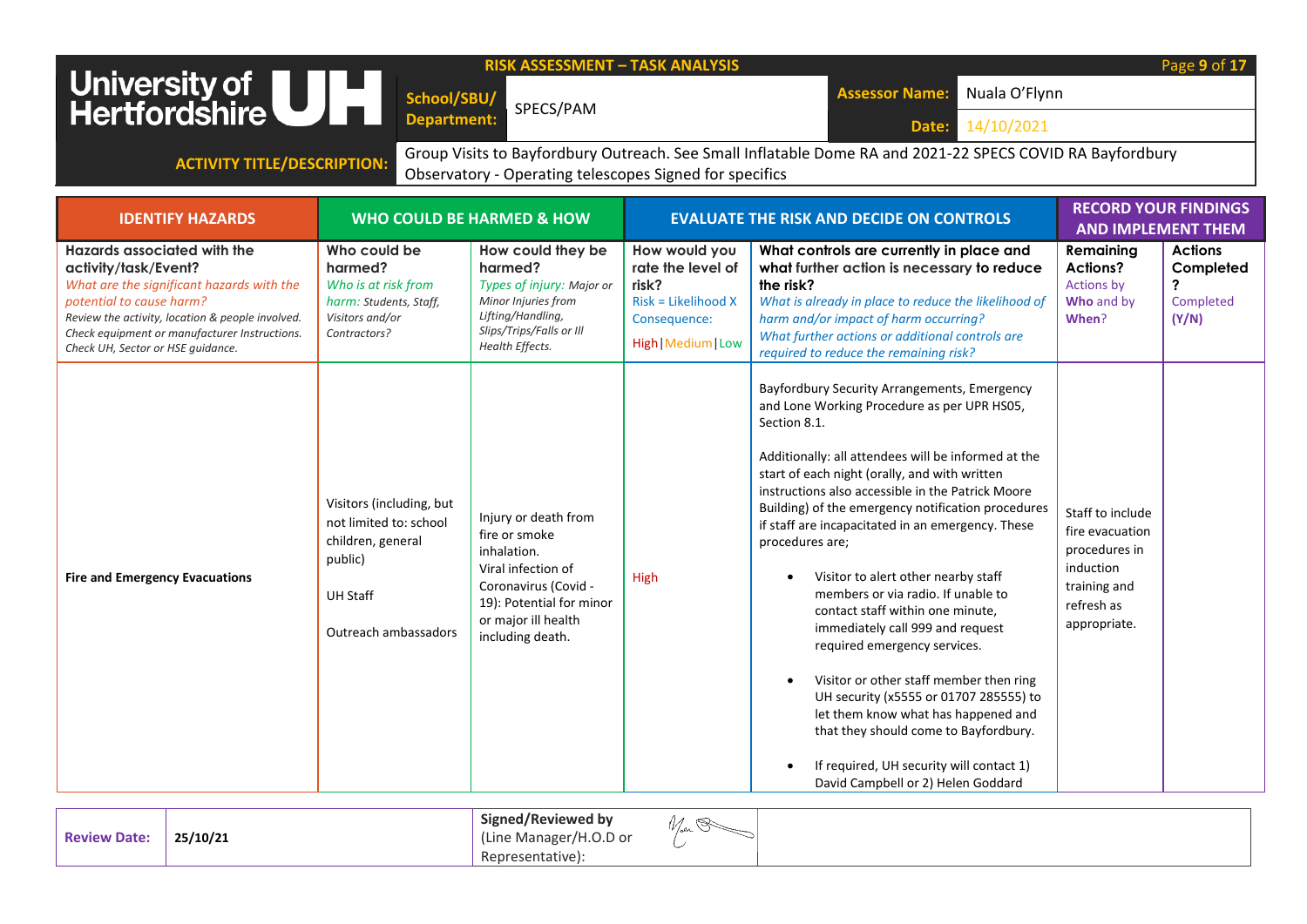|                                                                                                                                                                                                                                                                                                                      | School/SBU/                                                   |                                                                                                                                                      |                                                                                                             |                                                                                                                                                                                                                                                                                                                                                                                                                                                                                                                                                                                                                                                                                                                                                                                                                                                                                                                                                                                                                                                                      |                                                            | Page 10 of 17                                          |  |
|----------------------------------------------------------------------------------------------------------------------------------------------------------------------------------------------------------------------------------------------------------------------------------------------------------------------|---------------------------------------------------------------|------------------------------------------------------------------------------------------------------------------------------------------------------|-------------------------------------------------------------------------------------------------------------|----------------------------------------------------------------------------------------------------------------------------------------------------------------------------------------------------------------------------------------------------------------------------------------------------------------------------------------------------------------------------------------------------------------------------------------------------------------------------------------------------------------------------------------------------------------------------------------------------------------------------------------------------------------------------------------------------------------------------------------------------------------------------------------------------------------------------------------------------------------------------------------------------------------------------------------------------------------------------------------------------------------------------------------------------------------------|------------------------------------------------------------|--------------------------------------------------------|--|
|                                                                                                                                                                                                                                                                                                                      |                                                               |                                                                                                                                                      |                                                                                                             | Nuala O'Flynn<br><b>Assessor Name:</b>                                                                                                                                                                                                                                                                                                                                                                                                                                                                                                                                                                                                                                                                                                                                                                                                                                                                                                                                                                                                                               |                                                            |                                                        |  |
| University of UH                                                                                                                                                                                                                                                                                                     | <b>Department:</b>                                            | SPECS/PAM                                                                                                                                            |                                                                                                             | 14/10/2021<br>Date:                                                                                                                                                                                                                                                                                                                                                                                                                                                                                                                                                                                                                                                                                                                                                                                                                                                                                                                                                                                                                                                  |                                                            |                                                        |  |
|                                                                                                                                                                                                                                                                                                                      |                                                               |                                                                                                                                                      |                                                                                                             |                                                                                                                                                                                                                                                                                                                                                                                                                                                                                                                                                                                                                                                                                                                                                                                                                                                                                                                                                                                                                                                                      |                                                            |                                                        |  |
| Group Visits to Bayfordbury Outreach. See Small Inflatable Dome RA and 2021-22 SPECS COVID RA Bayfordbury<br><b>ACTIVITY TITLE/DESCRIPTION:</b><br>Observatory - Operating telescopes Signed for specifics                                                                                                           |                                                               |                                                                                                                                                      |                                                                                                             |                                                                                                                                                                                                                                                                                                                                                                                                                                                                                                                                                                                                                                                                                                                                                                                                                                                                                                                                                                                                                                                                      |                                                            |                                                        |  |
|                                                                                                                                                                                                                                                                                                                      |                                                               |                                                                                                                                                      |                                                                                                             |                                                                                                                                                                                                                                                                                                                                                                                                                                                                                                                                                                                                                                                                                                                                                                                                                                                                                                                                                                                                                                                                      |                                                            |                                                        |  |
| <b>IDENTIFY HAZARDS</b>                                                                                                                                                                                                                                                                                              |                                                               | <b>WHO COULD BE HARMED &amp; HOW</b>                                                                                                                 |                                                                                                             | <b>EVALUATE THE RISK AND DECIDE ON CONTROLS</b>                                                                                                                                                                                                                                                                                                                                                                                                                                                                                                                                                                                                                                                                                                                                                                                                                                                                                                                                                                                                                      | <b>AND IMPLEMENT THEM</b>                                  | <b>RECORD YOUR FINDINGS</b>                            |  |
| Hazards associated with the<br>harmed?<br>activity/task/Event?<br>What are the significant hazards with the<br>potential to cause harm?<br>Visitors and/or<br>Review the activity, location & people involved.<br>Check equipment or manufacturer Instructions.<br>Contractors?<br>Check UH, Sector or HSE guidance. | Who could be<br>Who is at risk from<br>harm: Students, Staff, | How could they be<br>harmed?<br>Types of injury: Major or<br>Minor Injuries from<br>Lifting/Handling,<br>Slips/Trips/Falls or Ill<br>Health Effects. | How would you<br>rate the level of<br>risk?<br>$Risk = Likelihood X$<br>Consequence:<br>High   Medium   Low | What controls are currently in place and<br>what further action is necessary to reduce<br>the risk?<br>What is already in place to reduce the likelihood of<br>harm and/or impact of harm occurring?<br>What further actions or additional controls are<br>required to reduce the remaining risk?<br>who will attend on-site and close down<br>the observatory facilities.<br>UH security will remain with the visitors<br>until everyone has been able to leave<br>the site.<br>UH security will then lock-up the site<br>after the observatory facilities have been<br>closed down.<br>UH staff and outreach ambassadors will read GV<br>Health and Safety Talk Document before each visit.<br>Register staff involved in group visit at start to<br>account for everyone in the building<br>Adults accompanying under 18s/ lead adult of<br>visiting group responsibility to register other<br>members of group.<br>During the safety briefing visitors are informed:<br>Follow instructions from presenter/staff<br>$\bullet$<br>member<br>Location of fire exit | Remaining<br>Actions?<br>Actions by<br>Who and by<br>When? | <b>Actions</b><br>Completed<br>?<br>Completed<br>(Y/N) |  |

| <b>Review Date:</b> | 25/10/21 | Signed/Reviewed by<br>(Line Manager/H.O.D or | W/sn |
|---------------------|----------|----------------------------------------------|------|
|                     |          | Representative):                             |      |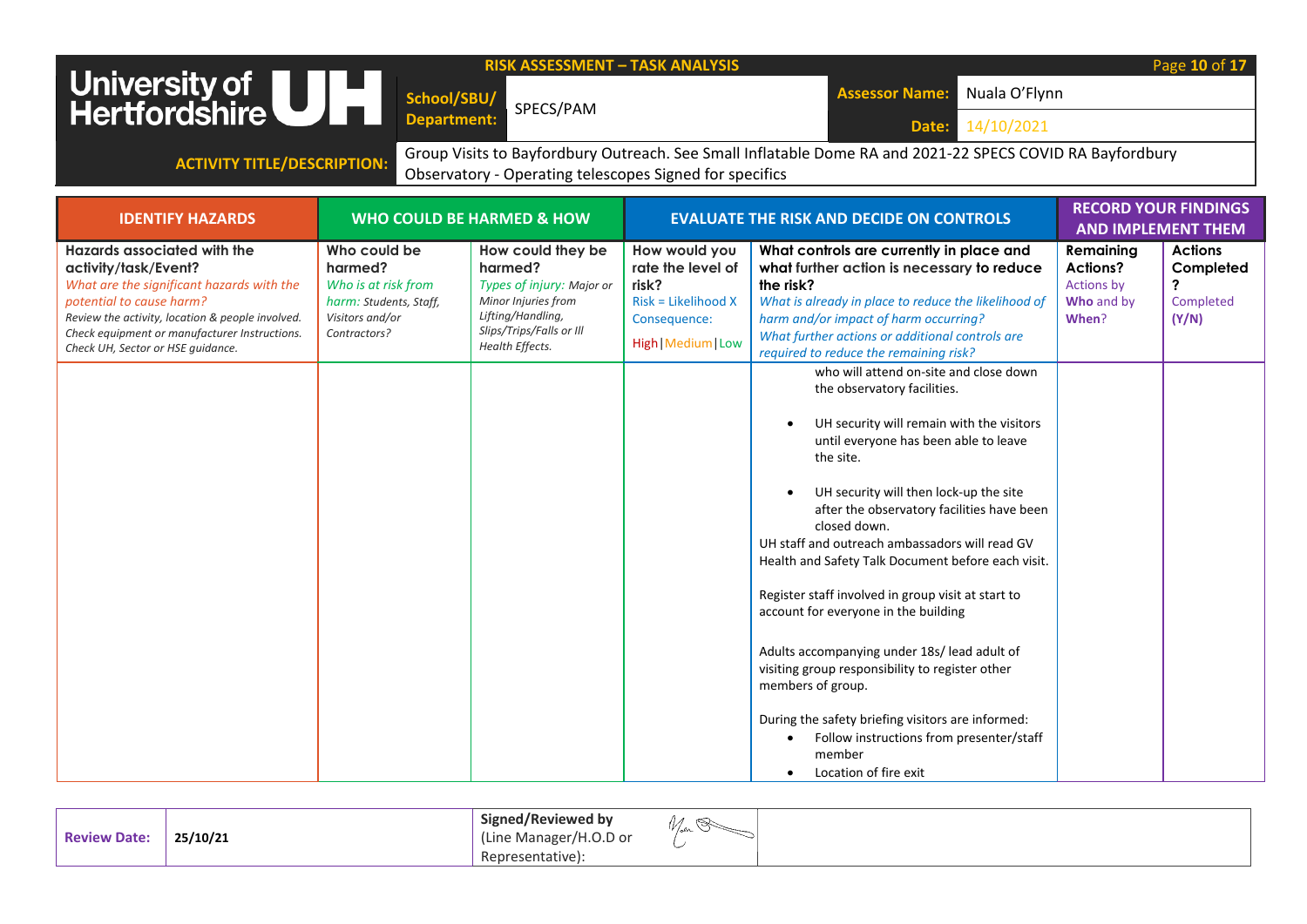| <b>RISK ASSESSMENT - TASK ANALYSIS</b><br>University of <b>ULL</b><br>Hertfordshire<br>Nuala O'Flynn<br><b>Assessor Name:</b><br>School/SBU/<br>SPECS/PAM<br><b>Department:</b><br>14/10/2021<br>Date:                                                                        |                                                                                                             |                                                                                                                                                      |                                                                                                           |                                                                                                                                                                                                                                                                                                                                                                                                                                                                                                                                                                                                                                                                                                                                                                                                                                                                                                                                                                                                                                                            |                                                                          | Page 11 of 17                                          |  |
|-------------------------------------------------------------------------------------------------------------------------------------------------------------------------------------------------------------------------------------------------------------------------------|-------------------------------------------------------------------------------------------------------------|------------------------------------------------------------------------------------------------------------------------------------------------------|-----------------------------------------------------------------------------------------------------------|------------------------------------------------------------------------------------------------------------------------------------------------------------------------------------------------------------------------------------------------------------------------------------------------------------------------------------------------------------------------------------------------------------------------------------------------------------------------------------------------------------------------------------------------------------------------------------------------------------------------------------------------------------------------------------------------------------------------------------------------------------------------------------------------------------------------------------------------------------------------------------------------------------------------------------------------------------------------------------------------------------------------------------------------------------|--------------------------------------------------------------------------|--------------------------------------------------------|--|
| Group Visits to Bayfordbury Outreach. See Small Inflatable Dome RA and 2021-22 SPECS COVID RA Bayfordbury<br><b>ACTIVITY TITLE/DESCRIPTION:</b><br>Observatory - Operating telescopes Signed for specifics                                                                    |                                                                                                             |                                                                                                                                                      |                                                                                                           |                                                                                                                                                                                                                                                                                                                                                                                                                                                                                                                                                                                                                                                                                                                                                                                                                                                                                                                                                                                                                                                            |                                                                          |                                                        |  |
| <b>IDENTIFY HAZARDS</b>                                                                                                                                                                                                                                                       |                                                                                                             | <b>WHO COULD BE HARMED &amp; HOW</b>                                                                                                                 |                                                                                                           | <b>EVALUATE THE RISK AND DECIDE ON CONTROLS</b>                                                                                                                                                                                                                                                                                                                                                                                                                                                                                                                                                                                                                                                                                                                                                                                                                                                                                                                                                                                                            | <b>RECORD YOUR FINDINGS</b><br><b>AND IMPLEMENT THEM</b>                 |                                                        |  |
| <b>Hazards associated with the</b><br>activity/task/Event?<br>What are the significant hazards with the<br>potential to cause harm?<br>Review the activity, location & people involved.<br>Check equipment or manufacturer Instructions.<br>Check UH, Sector or HSE quidance. | Who could be<br>harmed?<br>Who is at risk from<br>harm: Students, Staff,<br>Visitors and/or<br>Contractors? | How could they be<br>harmed?<br>Types of injury: Major or<br>Minor Injuries from<br>Lifting/Handling,<br>Slips/Trips/Falls or Ill<br>Health Effects. | How would you<br>rate the level of<br>risk?<br>Risk = Likelihood X<br>Consequence:<br>High   Medium   Low | What controls are currently in place and<br>what further action is necessary to reduce<br>the risk?<br>What is already in place to reduce the likelihood of<br>harm and/or impact of harm occurring?<br>What further actions or additional controls are<br>required to reduce the remaining risk?<br>Fire meeting point (car park, if<br>$\bullet$<br>evacuating from BSB, circle at centre of<br>domes if at Observatory)<br>Not to fight the fire but to raise the<br>alarm (via manual call point), evacuate<br>and wait in the designated safe area.<br>Line manager to be aware of personnel on site and<br>using facilities. Security to be informed of site use<br>outside of normal working hours (as per UPR<br>HS05, Section 8.1).<br>Social distancing is suspended during evacuation<br>and reinstated at fire assembly point evacuation.<br>For more information on the university's fire and<br>building evacuation procedures, please see here.<br>All staff complete iHasco fire safety training and<br>certificate sent to Nuala O'Flynn. | Remainina<br><b>Actions?</b><br><b>Actions by</b><br>Who and by<br>When? | <b>Actions</b><br>Completed<br>?<br>Completed<br>(Y/N) |  |

| <b>Review Date:</b> | 25/10/21 | Signed/Reviewed by<br>(Line Manager/H.O.D or | $1 - 0$ |
|---------------------|----------|----------------------------------------------|---------|
|                     |          | esentative) <sup>.</sup><br>Repr             |         |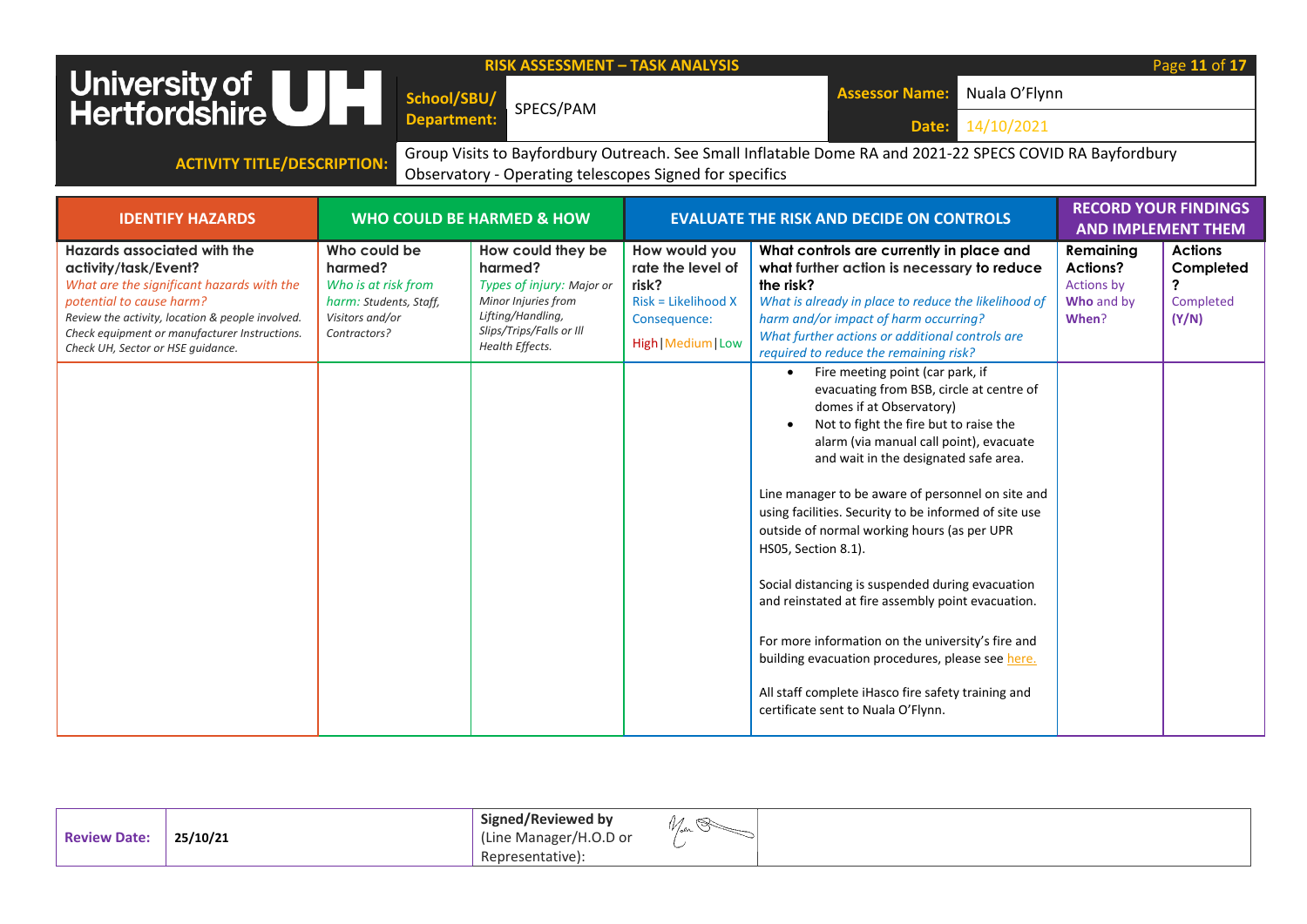| <b>RISK ASSESSMENT - TASK ANALYSIS</b><br>University of <b>ULL</b><br>Hertfordshire<br>Nuala O'Flynn<br><b>Assessor Name:</b><br>School/SBU/<br>SPECS/PAM<br><b>Department:</b><br>14/10/2021<br>Date:                                                                        |                                                                                                                               |                                                                                                                                                      |                                                                                                             |                                                                                                                                                                                                                                                                                                                                                                                                                                                                                                                                                                                                                                                                                                                                                                                                   |                                                                          | Page 12 of 17                                          |  |  |
|-------------------------------------------------------------------------------------------------------------------------------------------------------------------------------------------------------------------------------------------------------------------------------|-------------------------------------------------------------------------------------------------------------------------------|------------------------------------------------------------------------------------------------------------------------------------------------------|-------------------------------------------------------------------------------------------------------------|---------------------------------------------------------------------------------------------------------------------------------------------------------------------------------------------------------------------------------------------------------------------------------------------------------------------------------------------------------------------------------------------------------------------------------------------------------------------------------------------------------------------------------------------------------------------------------------------------------------------------------------------------------------------------------------------------------------------------------------------------------------------------------------------------|--------------------------------------------------------------------------|--------------------------------------------------------|--|--|
| Group Visits to Bayfordbury Outreach. See Small Inflatable Dome RA and 2021-22 SPECS COVID RA Bayfordbury<br><b>ACTIVITY TITLE/DESCRIPTION:</b><br>Observatory - Operating telescopes Signed for specifics                                                                    |                                                                                                                               |                                                                                                                                                      |                                                                                                             |                                                                                                                                                                                                                                                                                                                                                                                                                                                                                                                                                                                                                                                                                                                                                                                                   |                                                                          |                                                        |  |  |
| <b>IDENTIFY HAZARDS</b>                                                                                                                                                                                                                                                       |                                                                                                                               | <b>WHO COULD BE HARMED &amp; HOW</b>                                                                                                                 |                                                                                                             | <b>EVALUATE THE RISK AND DECIDE ON CONTROLS</b>                                                                                                                                                                                                                                                                                                                                                                                                                                                                                                                                                                                                                                                                                                                                                   | <b>RECORD YOUR FINDINGS</b>                                              | <b>AND IMPLEMENT THEM</b>                              |  |  |
| <b>Hazards associated with the</b><br>activity/task/Event?<br>What are the significant hazards with the<br>potential to cause harm?<br>Review the activity, location & people involved.<br>Check equipment or manufacturer Instructions.<br>Check UH, Sector or HSE guidance. | Who could be<br>harmed?<br>Who is at risk from<br>harm: Students, Staff,<br>Visitors and/or<br>Contractors?                   | How could they be<br>harmed?<br>Types of injury: Major or<br>Minor Injuries from<br>Lifting/Handling,<br>Slips/Trips/Falls or Ill<br>Health Effects. | How would you<br>rate the level of<br>risk?<br>$Risk = Likelihood X$<br>Consequence:<br>High   Medium   Low | What controls are currently in place and<br>what further action is necessary to reduce<br>the risk?<br>What is already in place to reduce the likelihood of<br>harm and/or impact of harm occurring?<br>What further actions or additional controls are<br>required to reduce the remaining risk?                                                                                                                                                                                                                                                                                                                                                                                                                                                                                                 | Remaining<br><b>Actions?</b><br><b>Actions by</b><br>Who and by<br>When? | <b>Actions</b><br>Completed<br>?<br>Completed<br>(Y/N) |  |  |
| <b>Adverse weather conditions</b>                                                                                                                                                                                                                                             | Visitors (including, but<br>not limited to: school<br>children, general<br>public)<br><b>UH Staff</b><br>Outreach ambassadors | Heat exhaustion, trips,<br>falls, ill health effects,<br>death                                                                                       |                                                                                                             | In extreme wet, wind or cold and extreme hot<br>weather, i.e. where weather conditions are such<br>that there may be risk to staff or students' health<br>or safety, events will be cancelled<br>Please refer to 2021-22 SPECS COVID RA<br>Bayfordbury Observatory - Operating telescopes<br>Signed for further risks and controls.<br>Weather forecast should be checked regularly<br>leading up to and during the event for any adverse<br>change in the forecast that would cause a<br>hazardous scenario.<br>All advised to wear warm weather clothing during<br>winter month group visits.<br>During safety briefing visitors told:<br>If they are feeling cold at the<br>$\bullet$<br>observatory to tell a member of staff<br>who will escort them to the PMB (Patrick<br>Moore Building). |                                                                          |                                                        |  |  |

| <b>Review Date:</b> | 25/10/21 | Signed/Reviewed by<br>'''<br>y j <sub>o</sub> an<br>/H.O.D or<br>. Manager/<br>in n<br>--- |
|---------------------|----------|--------------------------------------------------------------------------------------------|
|                     |          | Representative):                                                                           |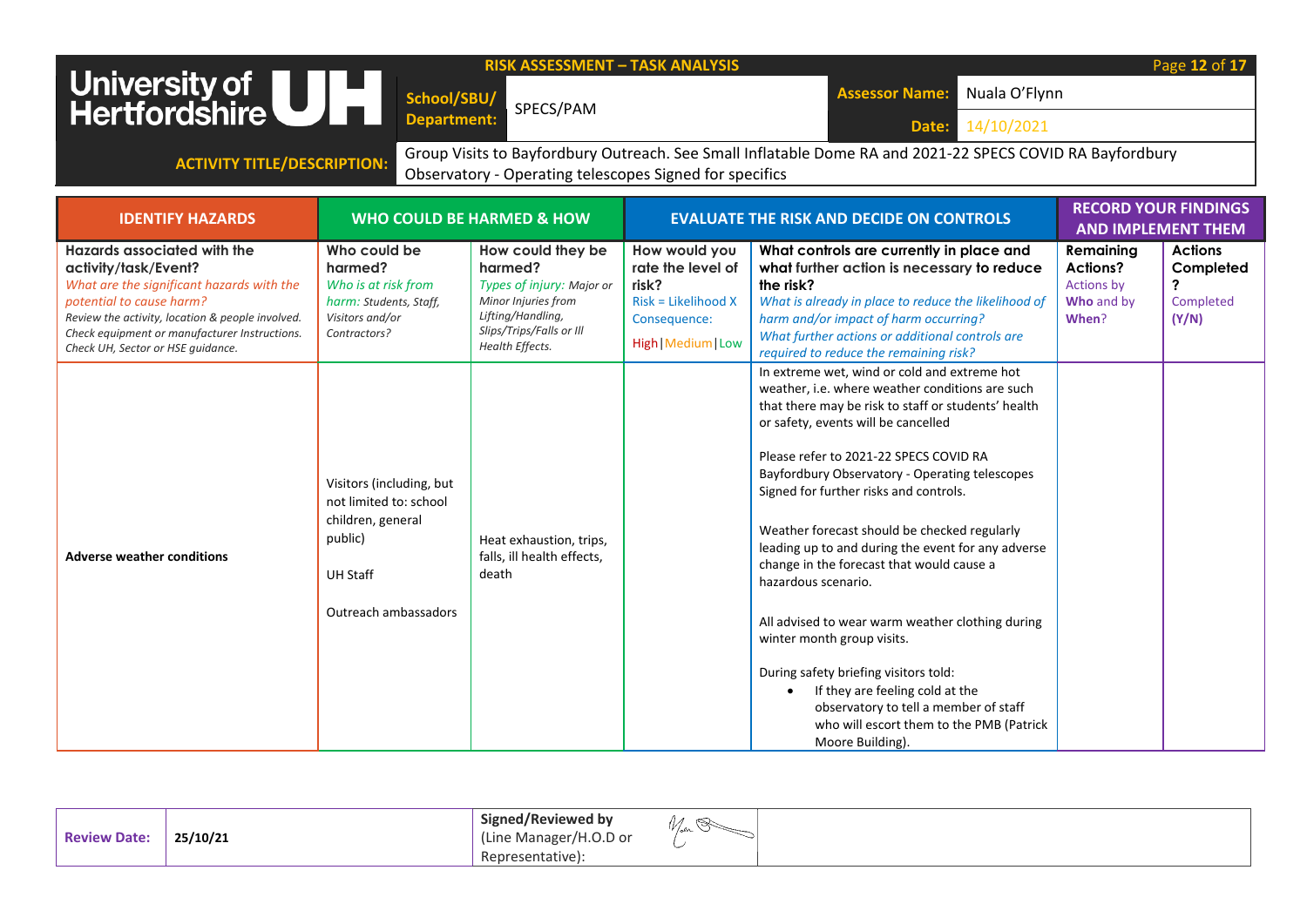|                                                                                                                                                                                                                                                                               |                                                                                                                               | <b>RISK ASSESSMENT - TASK ANALYSIS</b>                                                                                                               |                                                                                                           |                                                                                                                                                                                                                                                                                                                                                                                  |                                                                                                                                                      | Page 13 of 17                                          |
|-------------------------------------------------------------------------------------------------------------------------------------------------------------------------------------------------------------------------------------------------------------------------------|-------------------------------------------------------------------------------------------------------------------------------|------------------------------------------------------------------------------------------------------------------------------------------------------|-----------------------------------------------------------------------------------------------------------|----------------------------------------------------------------------------------------------------------------------------------------------------------------------------------------------------------------------------------------------------------------------------------------------------------------------------------------------------------------------------------|------------------------------------------------------------------------------------------------------------------------------------------------------|--------------------------------------------------------|
| University of UH                                                                                                                                                                                                                                                              | School/SBU/                                                                                                                   | SPECS/PAM                                                                                                                                            |                                                                                                           | Nuala O'Flynn<br><b>Assessor Name:</b>                                                                                                                                                                                                                                                                                                                                           |                                                                                                                                                      |                                                        |
|                                                                                                                                                                                                                                                                               | <b>Department:</b>                                                                                                            |                                                                                                                                                      |                                                                                                           | 14/10/2021<br>Date:                                                                                                                                                                                                                                                                                                                                                              |                                                                                                                                                      |                                                        |
| <b>ACTIVITY TITLE/DESCRIPTION:</b>                                                                                                                                                                                                                                            |                                                                                                                               | Observatory - Operating telescopes Signed for specifics                                                                                              |                                                                                                           | Group Visits to Bayfordbury Outreach. See Small Inflatable Dome RA and 2021-22 SPECS COVID RA Bayfordbury                                                                                                                                                                                                                                                                        |                                                                                                                                                      |                                                        |
|                                                                                                                                                                                                                                                                               |                                                                                                                               |                                                                                                                                                      |                                                                                                           |                                                                                                                                                                                                                                                                                                                                                                                  |                                                                                                                                                      |                                                        |
| <b>IDENTIFY HAZARDS</b>                                                                                                                                                                                                                                                       |                                                                                                                               | <b>WHO COULD BE HARMED &amp; HOW</b>                                                                                                                 |                                                                                                           | <b>EVALUATE THE RISK AND DECIDE ON CONTROLS</b>                                                                                                                                                                                                                                                                                                                                  | <b>RECORD YOUR FINDINGS</b><br><b>AND IMPLEMENT THEM</b>                                                                                             |                                                        |
| <b>Hazards associated with the</b><br>activity/task/Event?<br>What are the significant hazards with the<br>potential to cause harm?<br>Review the activity, location & people involved.<br>Check equipment or manufacturer Instructions.<br>Check UH, Sector or HSE guidance. | Who could be<br>harmed?<br>Who is at risk from<br>harm: Students, Staff,<br>Visitors and/or<br>Contractors?                   | How could they be<br>harmed?<br>Types of injury: Major or<br>Minor Injuries from<br>Lifting/Handling,<br>Slips/Trips/Falls or Ill<br>Health Effects. | How would you<br>rate the level of<br>risk?<br>Risk = Likelihood X<br>Consequence:<br>High   Medium   Low | What controls are currently in place and<br>what further action is necessary to reduce<br>the risk?<br>What is already in place to reduce the likelihood of<br>harm and/or impact of harm occurring?<br>What further actions or additional controls are<br>required to reduce the remaining risk?                                                                                | Remaining<br>Actions?<br><b>Actions by</b><br>Who and by<br>When?                                                                                    | <b>Actions</b><br>Completed<br>?<br>Completed<br>(Y/N) |
| Lift Use                                                                                                                                                                                                                                                                      | Visitors (including, but<br>not limited to: school<br>children, general<br>public)<br><b>UH Staff</b><br>Outreach ambassadors | Major/minor injuries,<br>stress, PTSD, slips, trips<br>and falls, death.                                                                             | Low                                                                                                       | Only one person able to use the lift at a time. If<br>there is a wheelchair user they must use the lift<br>alone. If assistant is required to move the<br>wheelchair user and operate the lift they must<br>operate the lift from the outside and not enter the<br>lift.<br>In the event of fire EVAC chair must be used,<br>training arranged by Nuala O'Flynn. The group visit |                                                                                                                                                      |                                                        |
| <b>Manual handling</b>                                                                                                                                                                                                                                                        | <b>UH Staff</b><br>Outreach ambassadors                                                                                       | Lifting                                                                                                                                              | Low                                                                                                       | leader must have EVAC chair training.<br>All staff must have completed iHASCO manual<br>handling training.                                                                                                                                                                                                                                                                       | All staff send<br>certificate of<br>their<br>completed<br><b>iHASCO</b><br>training to<br>Nuala<br>O'Flynn/Mily<br>Riley before<br>first group visit |                                                        |
| Accidents / Slips / Trips / Falls / Stairs                                                                                                                                                                                                                                    | Visitors (including, but<br>not limited to: school<br>children, general<br>public)                                            | Ill health effects,<br>minor/major injuries-<br>fractures, bruises,<br>strains, cuts, death                                                          | Medium                                                                                                    | All staff must complete iHasco health and safety<br>and send certificate to Nuala O'Flynn<br>Emphasis is place on the person to ensure general<br>housekeeping practices are maintained.                                                                                                                                                                                         |                                                                                                                                                      |                                                        |

|                     |          |                                                                         |      | I housekeeping practices are maintained. |  |
|---------------------|----------|-------------------------------------------------------------------------|------|------------------------------------------|--|
| <b>Review Date:</b> | 25/10/21 | <b>Signed/Reviewed by</b><br>(Line Manager/H.O.D or<br>Representative): | When |                                          |  |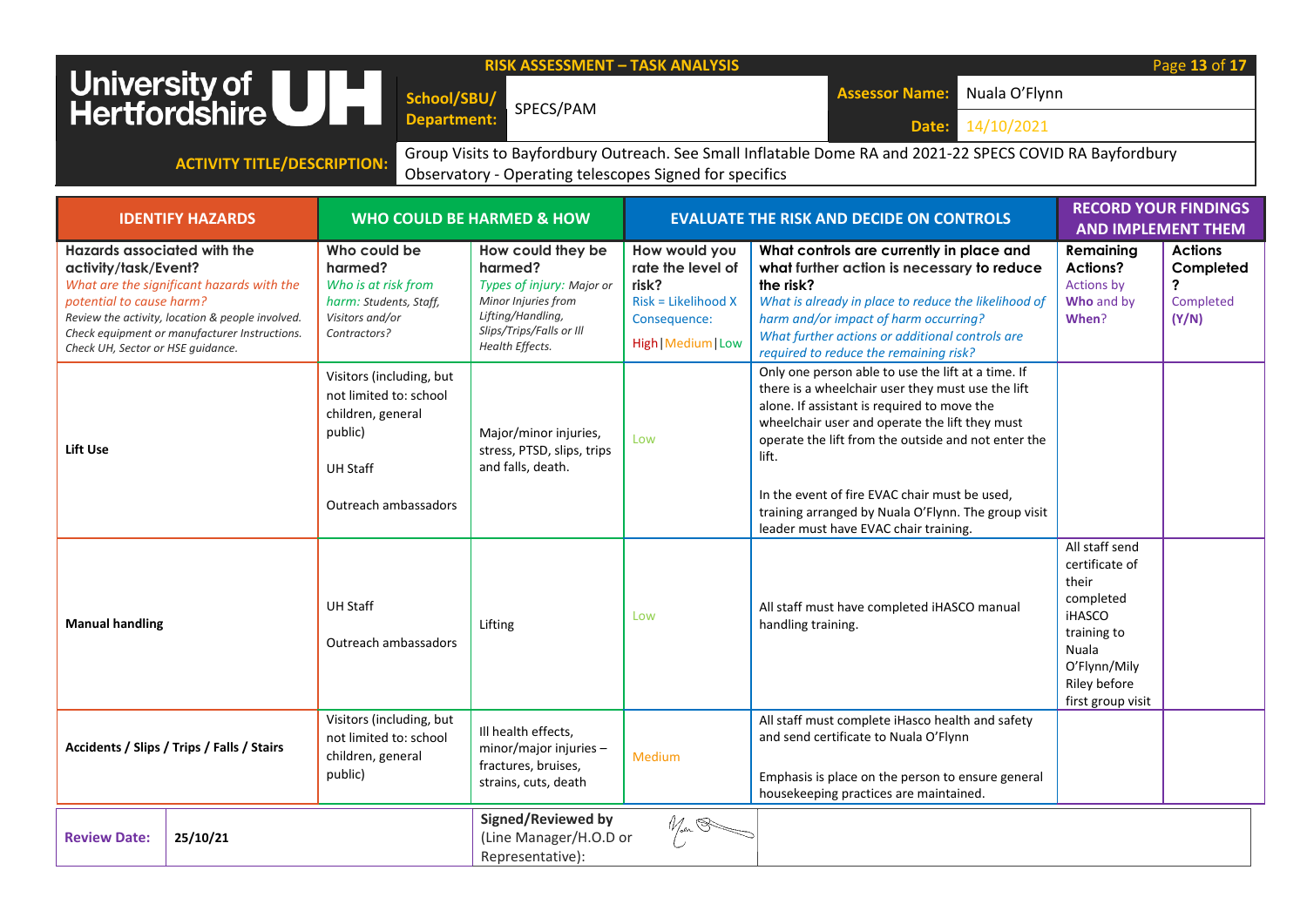|                                                                                                                                                                                                                                                                        |                                                                                                                                                        | <b>RISK ASSESSMENT - TASK ANALYSIS</b>                                                                                                               |                                                                                                             |                                                                                                                                                                                                                                                                                                                                                                                                                                                                                                                                                                                                                                                                                                                                                                                                                                                                                                                                                                                                                                                          |                                                                   | Page 14 of 17                                                                |
|------------------------------------------------------------------------------------------------------------------------------------------------------------------------------------------------------------------------------------------------------------------------|--------------------------------------------------------------------------------------------------------------------------------------------------------|------------------------------------------------------------------------------------------------------------------------------------------------------|-------------------------------------------------------------------------------------------------------------|----------------------------------------------------------------------------------------------------------------------------------------------------------------------------------------------------------------------------------------------------------------------------------------------------------------------------------------------------------------------------------------------------------------------------------------------------------------------------------------------------------------------------------------------------------------------------------------------------------------------------------------------------------------------------------------------------------------------------------------------------------------------------------------------------------------------------------------------------------------------------------------------------------------------------------------------------------------------------------------------------------------------------------------------------------|-------------------------------------------------------------------|------------------------------------------------------------------------------|
| University of UH                                                                                                                                                                                                                                                       | School/SBU/                                                                                                                                            |                                                                                                                                                      |                                                                                                             | Nuala O'Flynn<br><b>Assessor Name:</b>                                                                                                                                                                                                                                                                                                                                                                                                                                                                                                                                                                                                                                                                                                                                                                                                                                                                                                                                                                                                                   |                                                                   |                                                                              |
|                                                                                                                                                                                                                                                                        | <b>Department:</b>                                                                                                                                     | SPECS/PAM                                                                                                                                            |                                                                                                             | 14/10/2021<br>Date:                                                                                                                                                                                                                                                                                                                                                                                                                                                                                                                                                                                                                                                                                                                                                                                                                                                                                                                                                                                                                                      |                                                                   |                                                                              |
|                                                                                                                                                                                                                                                                        |                                                                                                                                                        |                                                                                                                                                      |                                                                                                             | Group Visits to Bayfordbury Outreach. See Small Inflatable Dome RA and 2021-22 SPECS COVID RA Bayfordbury                                                                                                                                                                                                                                                                                                                                                                                                                                                                                                                                                                                                                                                                                                                                                                                                                                                                                                                                                |                                                                   |                                                                              |
| <b>ACTIVITY TITLE/DESCRIPTION:</b>                                                                                                                                                                                                                                     |                                                                                                                                                        | Observatory - Operating telescopes Signed for specifics                                                                                              |                                                                                                             |                                                                                                                                                                                                                                                                                                                                                                                                                                                                                                                                                                                                                                                                                                                                                                                                                                                                                                                                                                                                                                                          |                                                                   |                                                                              |
|                                                                                                                                                                                                                                                                        |                                                                                                                                                        |                                                                                                                                                      |                                                                                                             |                                                                                                                                                                                                                                                                                                                                                                                                                                                                                                                                                                                                                                                                                                                                                                                                                                                                                                                                                                                                                                                          | <b>RECORD YOUR FINDINGS</b>                                       |                                                                              |
| <b>IDENTIFY HAZARDS</b>                                                                                                                                                                                                                                                |                                                                                                                                                        | <b>WHO COULD BE HARMED &amp; HOW</b>                                                                                                                 |                                                                                                             | <b>EVALUATE THE RISK AND DECIDE ON CONTROLS</b>                                                                                                                                                                                                                                                                                                                                                                                                                                                                                                                                                                                                                                                                                                                                                                                                                                                                                                                                                                                                          | <b>AND IMPLEMENT THEM</b>                                         |                                                                              |
| Hazards associated with the<br>activity/task/Event?<br>What are the significant hazards with the<br>potential to cause harm?<br>Review the activity, location & people involved.<br>Check equipment or manufacturer Instructions.<br>Check UH, Sector or HSE quidance. | Who could be<br>harmed?<br>Who is at risk from<br>harm: Students, Staff,<br>Visitors and/or<br>Contractors?<br><b>UH Staff</b><br>Outreach ambassadors | How could they be<br>harmed?<br>Types of injury: Major or<br>Minor Injuries from<br>Lifting/Handling,<br>Slips/Trips/Falls or Ill<br>Health Effects. | How would you<br>rate the level of<br>risk?<br>$Risk = Likelihood X$<br>Consequence:<br>High   Medium   Low | What controls are currently in place and<br>what further action is necessary to reduce<br>the risk?<br>What is already in place to reduce the likelihood of<br>harm and/or impact of harm occurring?<br>What further actions or additional controls are<br>required to reduce the remaining risk?<br>If any infrastructure issues refer to UH Estates<br>No trailing cables, any temporary lines, e.g.,<br>extension leads etc, to be put in cable covers or<br>taped/matted down.<br>Please refer to '2021-22 SPECS COVID RA<br>Bayfordbury Observatory - Operating telescopes<br>Signed' for further risks and controls.<br>Ambulance requested first then university<br>emergency number contacted in the case of an<br>emergency: 01707 285555.<br>First aid kits can be found:<br>In the cupboard to the left of the entrance to the<br>Bayfordbury science building (BSB)<br>At the back on the right of room S20 in the BSB<br>On the desk in the entrance to the PMB<br>Next to the cupboard at the back of the PMB with<br>the keys, radio etc. | Remaining<br><b>Actions?</b><br>Actions by<br>Who and by<br>When? | <b>Actions</b><br>Completed<br>$\overline{\mathbf{?}}$<br>Completed<br>(Y/N) |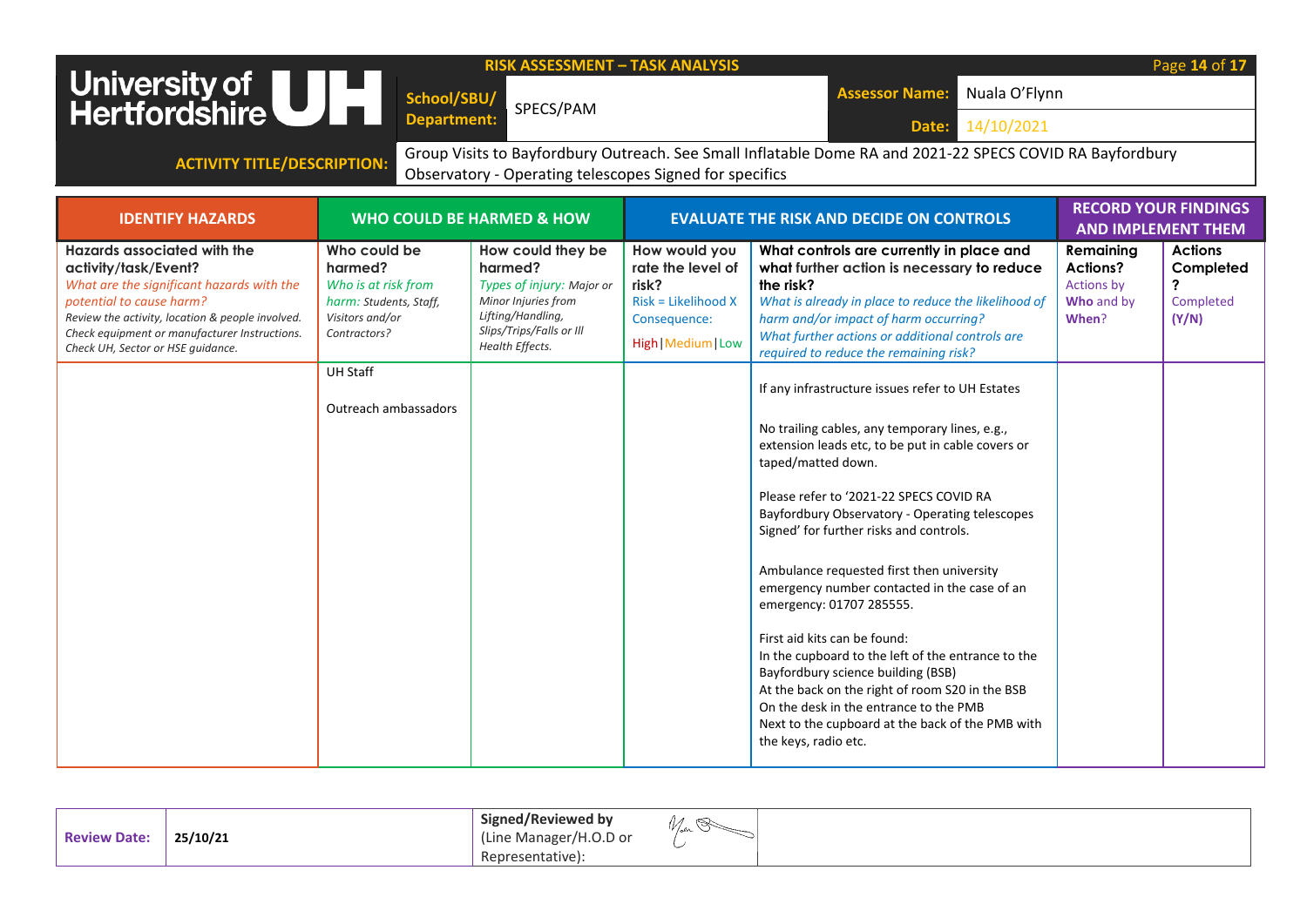|                                                                                                                                        |                                                                                    | <b>RISK ASSESSMENT - TASK ANALYSIS</b>                                           |                                                                    |                                                                                                                                                             |                                                   | Page 15 of 17                                            |
|----------------------------------------------------------------------------------------------------------------------------------------|------------------------------------------------------------------------------------|----------------------------------------------------------------------------------|--------------------------------------------------------------------|-------------------------------------------------------------------------------------------------------------------------------------------------------------|---------------------------------------------------|----------------------------------------------------------|
| University of UH                                                                                                                       | School/SBU/                                                                        |                                                                                  |                                                                    | Nuala O'Flynn<br><b>Assessor Name:</b>                                                                                                                      |                                                   |                                                          |
|                                                                                                                                        | <b>Department:</b>                                                                 | SPECS/PAM                                                                        |                                                                    | 14/10/2021                                                                                                                                                  |                                                   |                                                          |
|                                                                                                                                        |                                                                                    |                                                                                  |                                                                    | Date:                                                                                                                                                       |                                                   |                                                          |
| <b>ACTIVITY TITLE/DESCRIPTION:</b>                                                                                                     |                                                                                    | Observatory - Operating telescopes Signed for specifics                          |                                                                    | Group Visits to Bayfordbury Outreach. See Small Inflatable Dome RA and 2021-22 SPECS COVID RA Bayfordbury                                                   |                                                   |                                                          |
|                                                                                                                                        |                                                                                    |                                                                                  |                                                                    |                                                                                                                                                             |                                                   |                                                          |
| <b>IDENTIFY HAZARDS</b>                                                                                                                |                                                                                    | <b>WHO COULD BE HARMED &amp; HOW</b>                                             |                                                                    | <b>EVALUATE THE RISK AND DECIDE ON CONTROLS</b>                                                                                                             |                                                   | <b>RECORD YOUR FINDINGS</b><br><b>AND IMPLEMENT THEM</b> |
| <b>Hazards associated with the</b><br>activity/task/Event?<br>What are the significant hazards with the<br>potential to cause harm?    | Who could be<br>harmed?<br>Who is at risk from<br>harm: Students, Staff,           | How could they be<br>harmed?<br>Types of injury: Major or<br>Minor Injuries from | How would you<br>rate the level of<br>risk?<br>Risk = Likelihood X | What controls are currently in place and<br>what further action is necessary to reduce<br>the risk?<br>What is already in place to reduce the likelihood of | Remaining<br>Actions?<br>Actions by<br>Who and by | <b>Actions</b><br>Completed<br>?<br>Completed            |
| Review the activity, location & people involved.<br>Check equipment or manufacturer Instructions.<br>Check UH, Sector or HSE quidance. | Visitors and/or<br>Contractors?                                                    | Lifting/Handling,<br>Slips/Trips/Falls or Ill<br>Health Effects.                 | Consequence:<br>High   Medium   Low                                | harm and/or impact of harm occurring?<br>What further actions or additional controls are<br>required to reduce the remaining risk?                          | When?                                             | (Y/N)                                                    |
|                                                                                                                                        |                                                                                    |                                                                                  |                                                                    | If a member of UH staff requires first aid, normal<br>procedure should be followed, and their line<br>manager should be notified.                           |                                                   |                                                          |
|                                                                                                                                        |                                                                                    |                                                                                  |                                                                    | Visitors will be required to have a first aider, so in<br>the first instance they should perform the first aid<br>if required.                              |                                                   |                                                          |
|                                                                                                                                        |                                                                                    |                                                                                  |                                                                    | Defibrillator is located in cupboard to left of the<br>entrance to the BSB                                                                                  |                                                   |                                                          |
|                                                                                                                                        |                                                                                    |                                                                                  |                                                                    | Any First Aid kit that is used will be written down<br>and Bayfordbury staff informed of use.                                                               |                                                   |                                                          |
|                                                                                                                                        | Visitors (including, but<br>not limited to: school<br>children, general<br>public) | Major/minor injuries, ill<br>health, infection,                                  |                                                                    | Relevant responsible details of allergies, medical<br>conditions and emergency contacts collected.<br>Information carried electronically at all times       |                                                   |                                                          |
| <b>Illnesses</b><br><b>Medical conditions/allergies</b>                                                                                | <b>UH Staff</b>                                                                    | allergic reactions,<br>choking, medical                                          | Medium                                                             | Medication belonging to person with medical<br>conditions is carried at all times.                                                                          |                                                   |                                                          |
|                                                                                                                                        | Outreach ambassadors                                                               | emergencies                                                                      |                                                                    | Briefings and debriefings at the start and end of<br>activities to ensure staff/ambassadors are aware<br>of medical needs if necessary                      |                                                   |                                                          |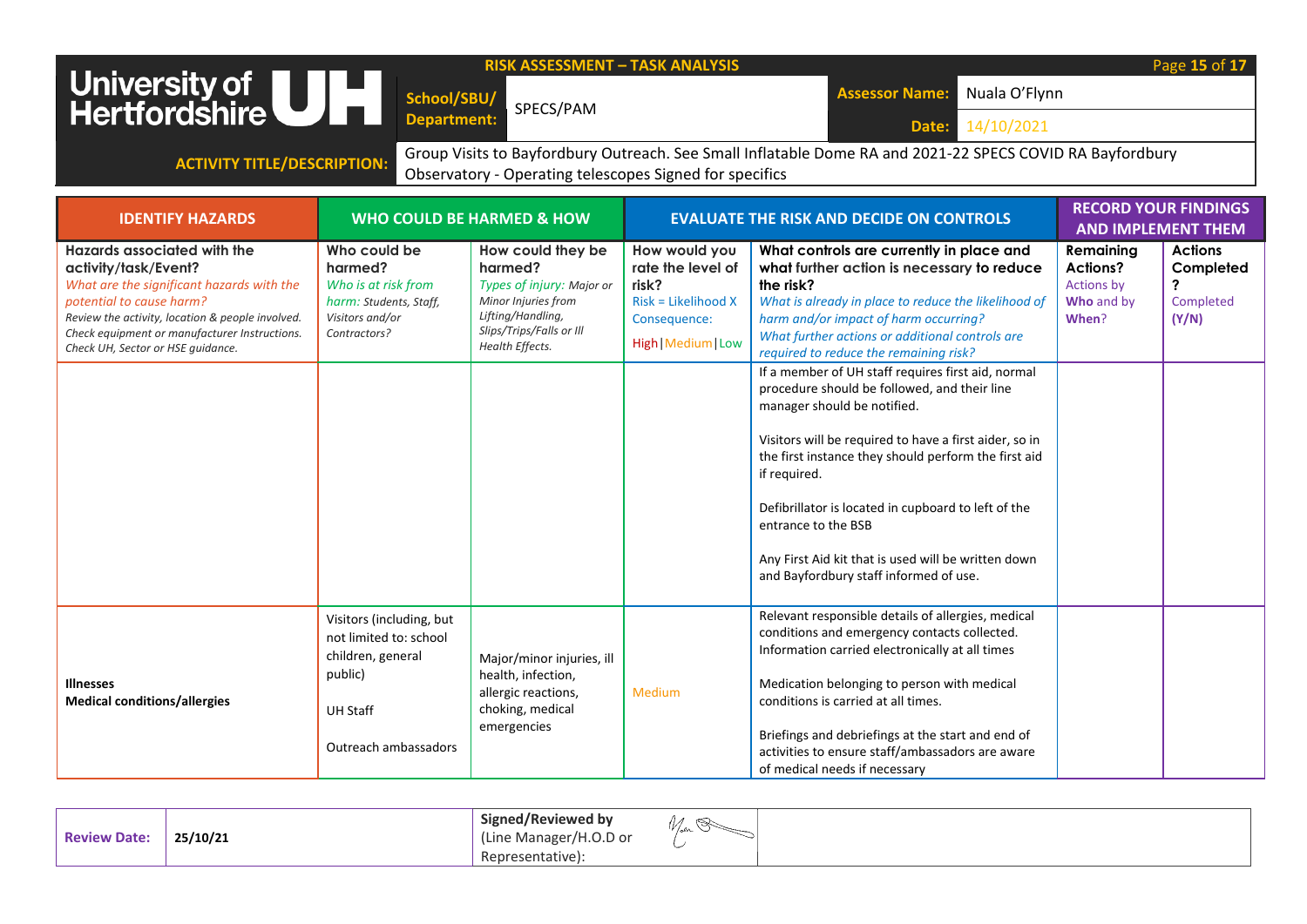| University of ULL<br>Hertfordshire<br><b>ACTIVITY TITLE/DESCRIPTION:</b>                                                                                                                                                                                               | School/SBU/<br>Department:                                                                                                    | <b>RISK ASSESSMENT - TASK ANALYSIS</b><br>SPECS/PAM<br>Observatory - Operating telescopes Signed for specifics                                       |                                                                                                             | Nuala O'Flynn<br><b>Assessor Name:</b><br>14/10/2021<br>Date:<br>Group Visits to Bayfordbury Outreach. See Small Inflatable Dome RA and 2021-22 SPECS COVID RA Bayfordbury                                                                                                                        |                                                                   | Page 16 of 1                                      |
|------------------------------------------------------------------------------------------------------------------------------------------------------------------------------------------------------------------------------------------------------------------------|-------------------------------------------------------------------------------------------------------------------------------|------------------------------------------------------------------------------------------------------------------------------------------------------|-------------------------------------------------------------------------------------------------------------|---------------------------------------------------------------------------------------------------------------------------------------------------------------------------------------------------------------------------------------------------------------------------------------------------|-------------------------------------------------------------------|---------------------------------------------------|
| <b>IDENTIFY HAZARDS</b>                                                                                                                                                                                                                                                |                                                                                                                               | WHO COULD BE HARMED & HOW                                                                                                                            |                                                                                                             | <b>EVALUATE THE RISK AND DECIDE ON CONTROLS</b>                                                                                                                                                                                                                                                   | <b>AND IMPLEMENT THEM</b>                                         | <b>RECORD YOUR FINDINGS</b>                       |
| Hazards associated with the<br>activity/task/Event?<br>What are the significant hazards with the<br>potential to cause harm?<br>Review the activity, location & people involved.<br>Check equipment or manufacturer Instructions.<br>Check UH, Sector or HSE quidance. | Who could be<br>harmed?<br>Who is at risk from<br>harm: Students, Staff,<br>Visitors and/or<br>Contractors?                   | How could they be<br>harmed?<br>Types of injury: Major or<br>Minor Injuries from<br>Lifting/Handling,<br>Slips/Trips/Falls or Ill<br>Health Effects. | How would you<br>rate the level of<br>risk?<br>$Risk = Likelihood X$<br>Consequence:<br>High   Medium   Low | What controls are currently in place and<br>what further action is necessary to reduce<br>the risk?<br>What is already in place to reduce the likelihood of<br>harm and/or impact of harm occurring?<br>What further actions or additional controls are<br>required to reduce the remaining risk? | Remaining<br>Actions?<br><b>Actions by</b><br>Who and by<br>When? | <b>Actions</b><br>Completed<br>Completed<br>(Y/N) |
| Misbehaviour or improper use of<br>equipment.                                                                                                                                                                                                                          | Visitors (including, but<br>not limited to: school<br>children, general<br>public)<br><b>UH Staff</b><br>Outreach ambassadors | Minor or Major Injuries                                                                                                                              | Low                                                                                                         | Emphasis is place on the person operating<br>equipment to ensure general workplace<br>behaviours is maintained.<br>All students and staff are subject to following<br>Health & Safety and Code of Conduct regulations.                                                                            |                                                                   |                                                   |

## **Group Visit Health and Safety Talk**

At the start of the visit, you must tell the audience:

- Location of fire exit
- Fire meeting point (car park, if evacuating from BSB, circle at centre of domes if at Observatory)
- Not to fight the fire but to raise the alarm, evacuate and wait in the designated safe area.
- Masks must remain on at all times unless outside or medically exempt
- Not to touch any materials or equipment in the lab unless given to them by UH staff/outreach ambassador
- No food or drink is to be consumed anywhere on site, except the refectory. Equipment should not be touched unless directed to do so by a demonstrator. All hazardous materials to be locked away before group visit.

| <b>Review Date:</b> | 25/10/21 | <b>Signed/Reviewed by</b><br>(Line Manager/H.O.D or | $1 - \alpha_0$ |
|---------------------|----------|-----------------------------------------------------|----------------|
|                     |          | Representative):                                    |                |